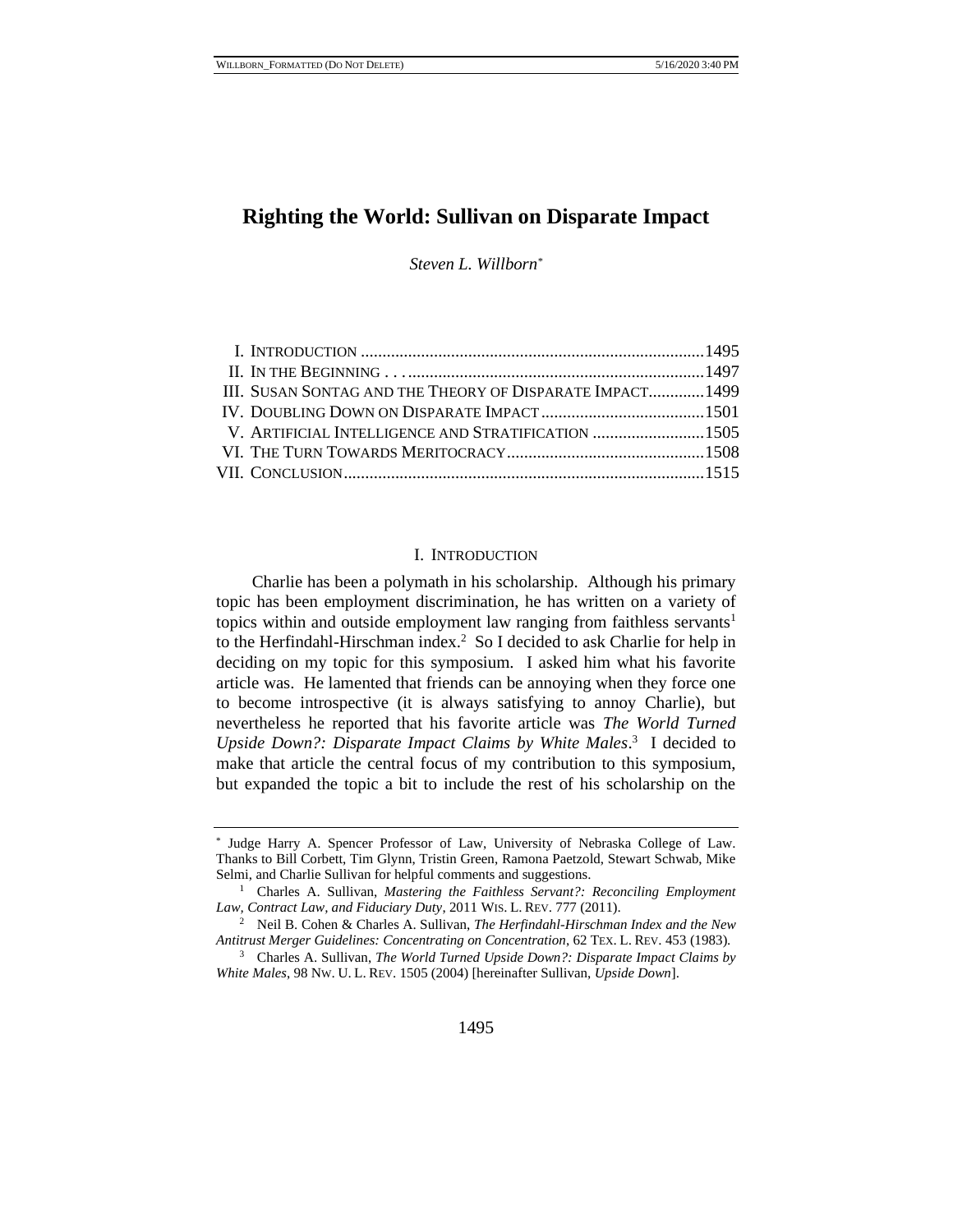disparate impact doctrine.

The main theme of this article is that Charlie makes us think about things in new and interesting ways. This will not be an article that attempts to survey and integrate Charlie's views about disparate impact across all his articles on the topic. Instead, it will be a series of riffs on ideas that Charlie has raised in the area. Charlie is such an insightful and provocative scholar that many riffs are possible; I will limit myself to a few.

Charlie began thinking about disparate impact in 1975 almost as soon as it had emerged as a concept. Four years after the seminal case *Grigg*s *v.*  Duke Power Company,<sup>4</sup> he noodled<sup>5</sup> about how the recently enacted South Carolina Human Affairs Law would be interpreted and, as part of that, he considered *Griggs.*<sup>6</sup> In the first section of this article, I will recount how incredibly prescient Charlie was in that article.

<span id="page-1-1"></span><span id="page-1-0"></span>Then, after a break (of about 30 years, but who's counting?), he published his favorite piece on this or any topic, *The World Turned Upside*  Down.<sup>7</sup> In that article and others,<sup>8</sup> he reviewed the various theories that have been forwarded to rationalize the disparate impact concept. In Section II, I will talk about the interesting problems presented by the theory (or, maybe better, non-theory) of disparate impact.

A couple years later, Charlie published *Disparate Impact: Looking Past the* Desert Palace *Mirage*. 9 The central claim in this article was that disparate impact is a powerful anti-discrimination tool, better in many ways than disparate treatment. He encouraged plaintiffs to use it more often. In Section III, I will not only agree with Charlie, but double down on his claim.

<span id="page-1-2"></span>Most recently, Charlie published *Employing AI*.<sup>10</sup> The question he addressed in this article was what does thinking about artificial intelligence tell us about disparate impact. (He also asked what it tells us about disparate treatment, but that is not the topic here.) In Section IV, I focus on one of his main conclusions: employment outcomes driven by AI, almost

<sup>4</sup> 401 U.S. 424 (1971).

<sup>&</sup>lt;sup>5</sup> I discovered at the symposium that this word was used by Charlie and his good friend, Mike Zimmer, when they thought something was worth thinking about.

<sup>6</sup> Charles A. Sullivan & Michael J. Zimmer, *The South Carolina Human Affairs Law: Two Steps Forward, One Step Back?* (pts. 1 & 2), 26 S.C. L. REV. 1 (1974), 27 S.C. L. REV. 1 (1975) [hereinafter Sullivan & Zimmer, *Two Steps Forward*].

<sup>7</sup> Sullivan, *Upside Down, supra* note [3.](#page-0-0)

<sup>8</sup> *See* Charles A. Sullivan, *Disparate Impact: Looking Past the* Desert Palace *Mirage*, 47 WM. & MARY L. REV. 911, 964–66 (2005) [hereinafter Sullivan, *Mirage*]; Sullivan, *Upside Down, supra* not[e 3,](#page-0-0) at 1521–23.

<sup>9</sup> Sullivan, *Mirage, supra* not[e 8.](#page-1-0)

<sup>10</sup> Charles A. Sullivan, *Employing AI*, 63 VILL. L. REV. 395 (2018).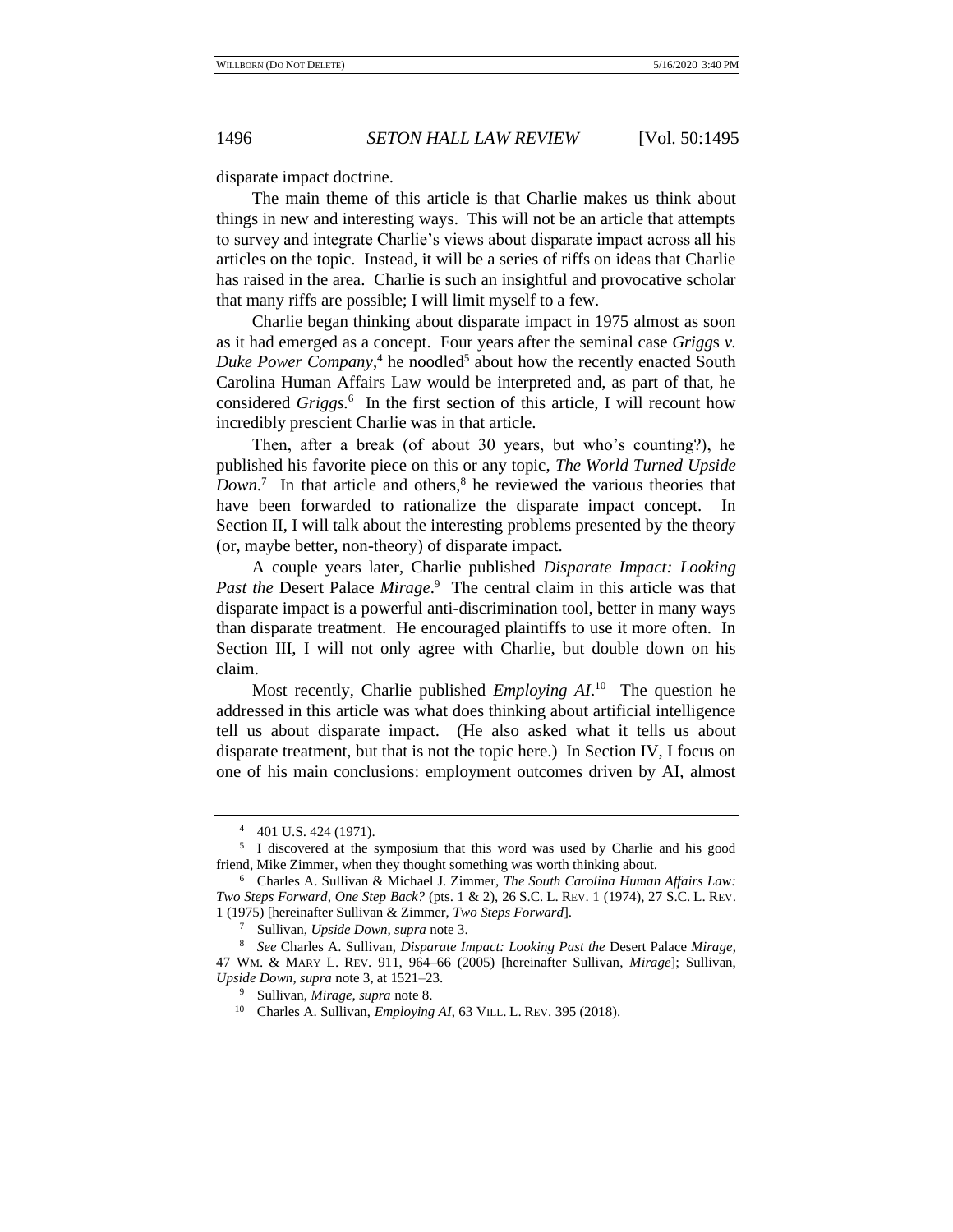by definition, will be correlated with some sort of business necessity because that is what AI does. But AI correlates in a particularly complex, effective, and often, obscure way. So, Charlie asks, should we think about bare correlations as business justifications differently? Charlie's answer, by my lights right again (as usual for Charlie), is that yes, we probably should. I agree again, but add some of my own thoughts and musings.

Finally, in Section V, I return to Charlie's favorite article, *The World Turned Upside Down*. The basic question he addressed there was whether disparate impact claims by Whites and males should be cognizable under Title VII. Charlie's clear opinion was that the doctrine should not be available to White and male plaintiffs, but he somewhat reluctantly concluded that it must be available, otherwise the whole doctrine would be in constitutional jeopardy. In Section V, I focus on an issue Charlie raises in that article: just how many more claims would we expect to see if disparate impact were expanded to cover such claims?<sup>11</sup>

### II. IN THE BEGINNING . . .

First, an observation: Charlie really was there at the beginning. Although there were glimmers earlier, disparate impact doctrine really began in 1971 with *Griggs*. Charlie was there practically at birth; he published his first article on the topic in 1975. For most of us in the field, we have only known disparate impact from the time of its adolescence, or for some perhaps even its adulthood. But Charlie was practically one of disparate impact's midwives. For context, compare it with another area he has written in: antitrust. (See Figure 1 below.) Even Charlie probably does not personally remember much about the details of its birth in the Sherman Antitrust Act of  $1890$ ,<sup>12</sup> or the Clayton Act in  $1914$ ,<sup>13</sup> or whenever you want to date its birth.

<sup>&</sup>lt;sup>11</sup> Charlie published one other article focused on disparate impact in addition to the four mentioned in the text: Charles A. Sullivan, Ricci v. DeStefano*: End of the Line or Just Another Turn on the Disparate Impact Road?*, 104 NW. L. REV. 411 (2010). This was a careful, early analysis of *Ricci.* Charlie's answer to the question in the title, correct by my lights, was that *Ricci* was just another turn in the road. The case was definitely interesting, but because of its odd setting and its density, it was unlikely to have broad impact. Because the case was such a cul-de-sac, I do not discuss this article here.

<sup>12</sup> Sherman Antitrust Act, ch. 647, 26 Stat. 210 (1890) (codified as amended at 15 U.S.C. §§ 1–7 (2018)).

<sup>13</sup> Clayton Act, ch. 323, 38 Stat. 730 (1914) (codified as amended at 15 U.S.C. §§ 12– 27 (2018)).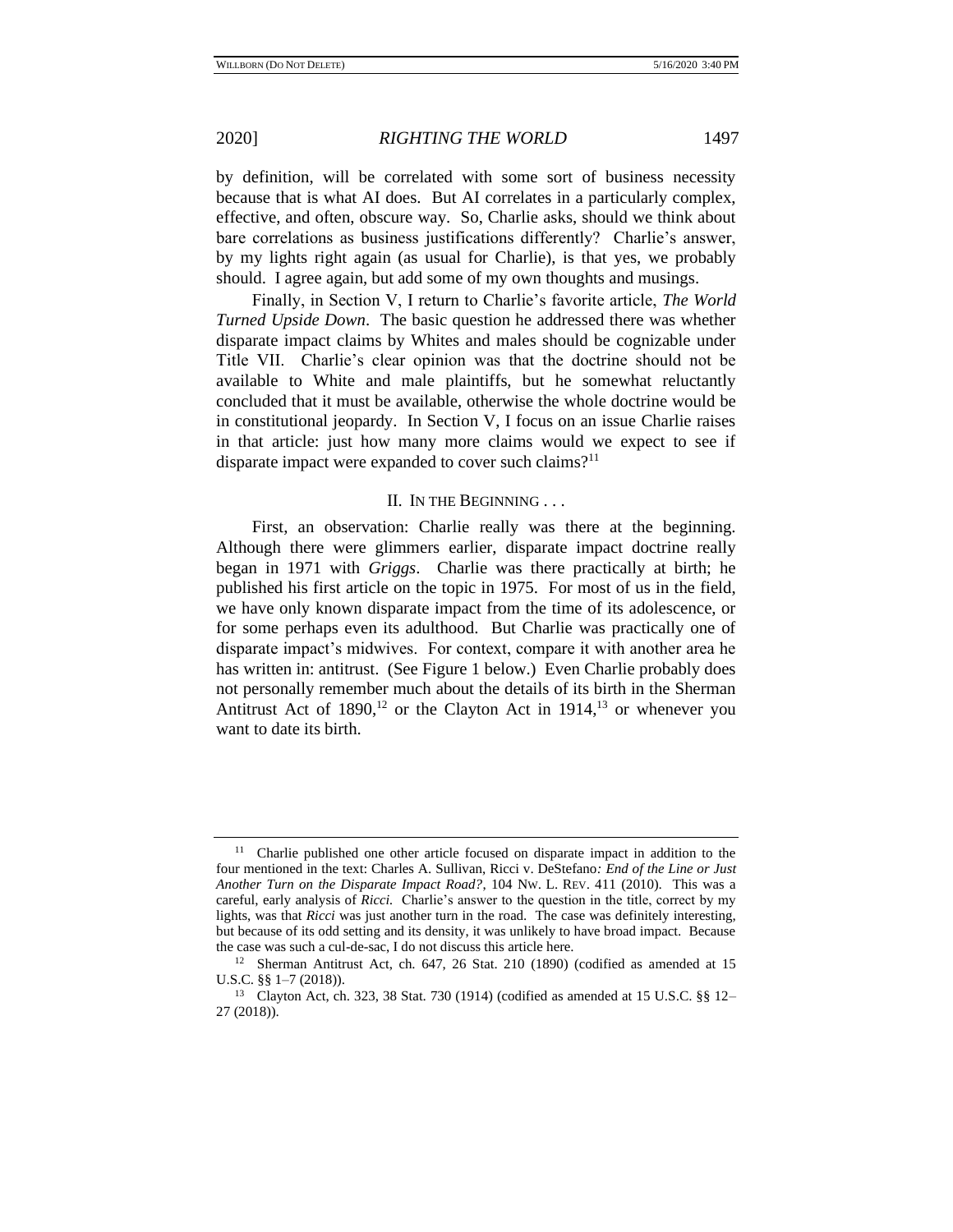# *Figure 1: The Lifespan of Disparate Impact, Antitrust, and Charlie's Scholarship on Each*



An amazing thing about Charlie's first article on disparate impact in 1975 is just how prescient he was about the kinds of issues that would arise. For example:

- He says that *Griggs* (in combination with *McDonnell Douglas*) 14 maybe approves, or at least holds open the possibility, that a cause of action for discrimination could be made out even without identifying a specific employment practice, by comparing the composition of an employer's workforce to demographic statistics.<sup>15</sup> Note that this is two years before *Teamsters*<sup>16</sup> and *Hazelwood,*<sup>17</sup> the seminal cases introducing the systemic disparate treatment theory of discrimination. So he was right, just not about the theory being a part of disparate impact doctrine.
- He points out that extending disparate impact analysis to the Equal Protection Clause would cause problems that are not present in cases limited to the employment discrimination statutes.<sup>18</sup> This was a year before *Washington v. Davis*, <sup>19</sup> which held that disparate impact analysis was not cognizable under the Equal Protection Clause.
- He discusses whether a factor that an employee can voluntarily comply with can be attacked using disparate impact,<sup>20</sup> predicting *Spun Steak*<sup>21</sup> (requiring bilingual employees to speak English) and

<sup>14</sup> McDonnell Douglas Corp. v. Green, 411 U.S. 792 (1973).

<sup>15</sup> Sullivan & Zimmer, *Two Steps Forward*, *supra* not[e 6,](#page-1-1) at 13–14.

<sup>&</sup>lt;sup>16</sup> Teamsters v. United States, 431 U.S. 324 (1977).<br><sup>17</sup> Hazalwood Sch Dist v. United States, 433 U.S.

Hazelwood Sch. Dist. v. United States, 433 U.S. 299 (1977).

<sup>18</sup> Sullivan & Zimmer*, Two Steps Forward*, *supra* not[e 6,](#page-1-1) at 32–34.

 $^{19}$  426 U.S. 229 (1976).<br><sup>20</sup> Sullivan & Zimmer

<sup>20</sup> Sullivan & Zimmer, *Two Steps Forward*, *supra* not[e 6,](#page-1-1) at 24–26.

<sup>&</sup>lt;sup>21</sup> Garcia v. Spun Steak Co., 998 F.2d 1480, 1487 (9th Cir. 1993) (holding that an English-only rule with a disparate impact against employees of Mexican origin did not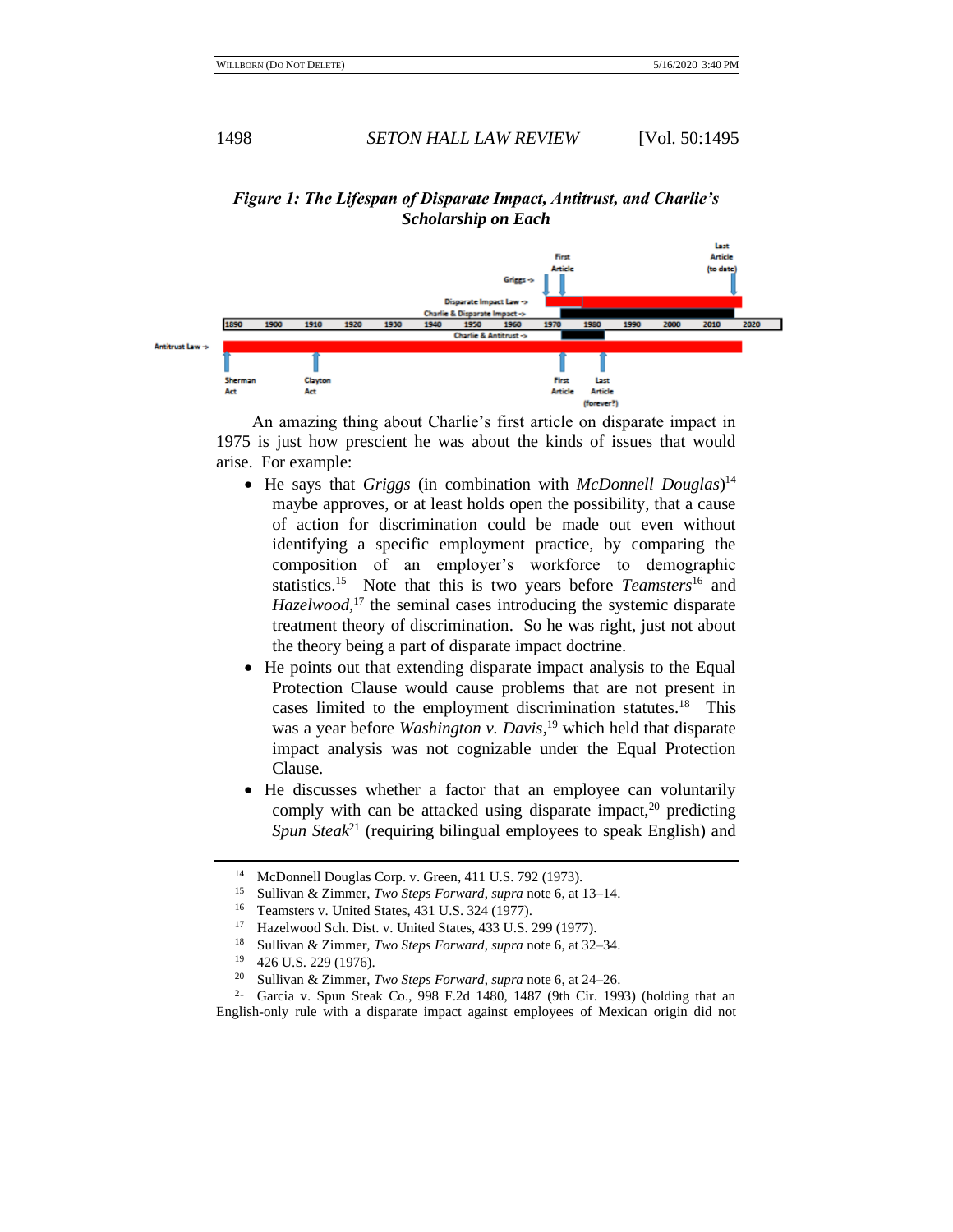*Lanning*<sup>22</sup> (requiring people to train to run 1.5 miles in 12 minutes) by about 20 and 30 years, respectively.<sup>23</sup>

• He discusses the problem of just which members of the protected class should be entitled to a remedy after a disparate impact case is made out. What about especially disloyal employees, as in *McDonnell Douglas*? Or ones who would not have been hired anyway for other reasons?<sup>24</sup> Again, this was years before the twostage liability-then-remedies concept was developed.<sup>25</sup>

All in all, it was an amazingly prescient article.

### <span id="page-4-0"></span>III. SUSAN SONTAG AND THE THEORY OF DISPARATE IMPACT

Charlie discussed the theory of disparate impact in some of his articles,<sup>26</sup> as have  $I^{27}$  and many others.<sup>28</sup> But none of the theories have been widely accepted; all have flaws. Marcuse famously said that Susan Sontag could make a theory out of a potato peel.<sup>29</sup> Unfortunately, no Susan Sontag

<sup>24</sup> Sullivan & Zimmer, *Two Steps Forward*, *supra* not[e 6,](#page-1-1) at 22–27.

<sup>25</sup> *See* Teamsters v. United States, 431 U.S. 324, 361–62 (1977) (describing and approving the two-stage remedial process).

<sup>26</sup> *See, e.g.*, Sullivan, *Mirage*, *supra* note [8;](#page-1-0) Sullivan, *Upside Down*, *supra* note [3;](#page-0-0) Sullivan & Zimmer, *Two Steps Forward*, *supra* note [6.](#page-1-1)

<sup>27</sup> Steven L. Willborn, *The Disparate Impact Model of Discrimination: Theory and Limits*, 34 AM. U. L. REV. 799 (1985).

<sup>28</sup> *See, e.g.*, JOSEPH FISHKIN, BOTTLENECKS: A NEW THEORY OF EQUAL OPPORTUNITY (2014); Alfred W. Blumrosen, *Strangers in Paradise:* Griggs v. Duke Power Co*. and the Concept of Employment Discrimination*, 71 MICH. L. REV. 59 (1972); Owen M. Fiss, *A Theory of Fair Employment Laws*, 38 U. CHI. L. REV. 235 (1971); George Rutherglen, *Disparate Impact Under Title VII: An Objective Theory of Discrimination*, 73 VA. L. REV. 1297 (1987); Noah D. Zatz, *Disparate Impact and the Unity of Equality Law*, 97 B.U. L. REV. 1357 (2017).

<sup>29</sup> Vivian Gornick, *She Made Thinking Exciting: The Life and Work of Susan Sontag*, N.Y. TIMES (Oct. 21, 2019), https://www.nytimes.com/2019/10/21/books/review/sontagher-life-and-work-benjamin-moser.html (reviewing BENJAMIN MOSER, SONTAG: HER LIFE

violate Title VII because bilingual employees could voluntarily comply with the rule).

<sup>&</sup>lt;sup>22</sup> Lanning v. SEPTA, 308 F.3d 286, 292 (3d Cir. 2002) (holding that an employment test requiring applicants to run 1.5 miles within 12 minutes that had a disparate impact against women was not a violation of Title VII because most women would be able to comply with the requirement with moderate training).

<sup>&</sup>lt;sup>23</sup> This issue also arose under a later-enacted statute, the Americans with Disabilities Act (ADA). Pub. L. No. 101-336, 104 Stat. 327 (codified as amended at 42 U.S.C. §§ 12101–12213 (2018)). In three 1999 decisions, the Supreme Court held that individuals who had limitations that could be corrected through a medical or physiological intervention did not qualify as "individuals with a disability" under the ADA. These holdings were later overturned by the 2008 Americans with Disabilities Act Amendments Act (ADAAA). For a discussion, see CHARLES A. SULLIVAN & MICHAEL J. ZIMMER, CASES AND MATERIALS ON EMPLOYMENT DISCRIMINATION 450–51 (9th ed. 2017). Nevertheless, the issue still has resonance after the ADAAA. *See* Morriss v. BNSF Ry. Co., 817 F.3d 1104, 1109 (8th Cir. 2016) (holding that obesity did not qualify as an impairment under the ADA).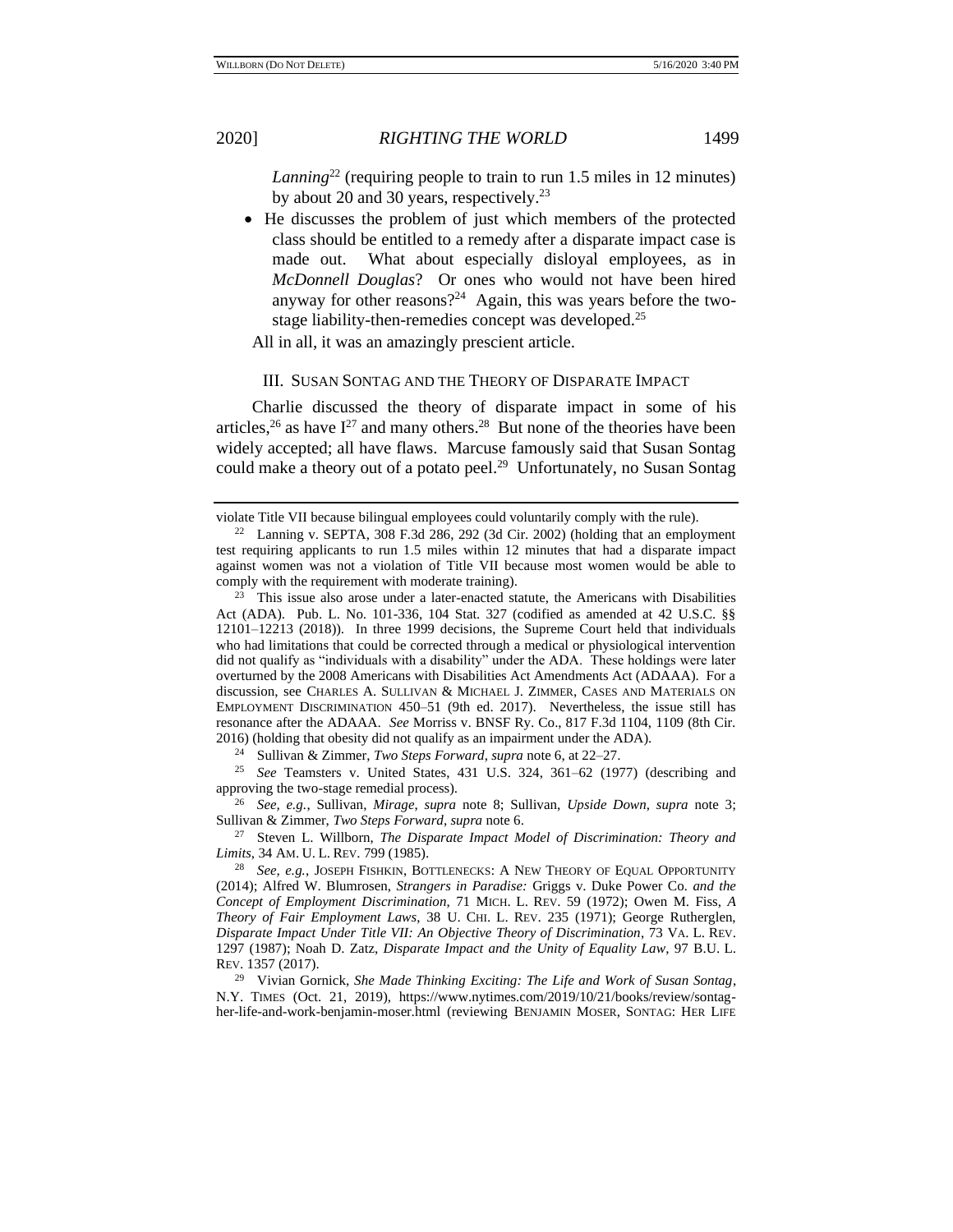has arisen to solve the potato peel of disparate impact.

Charlie has a standard discussion of the theory of disparate impact going through the list of possibilities. Disparate impact could be intended to ferret out difficult-to-prove intentional discrimination. Or it could be a way of limiting the temporal reach of past de jure discrimination or, more broadly, any type of past discrimination or subordination. In *Griggs*, for example, disparate impact limited the damage from unequal educational opportunities. Or even more broadly, perhaps disparate impact is intended to remove all unnecessary barriers to human advancement, to prohibit obstacles that are not firmly tethered to ability to do the job. Like most of us, Charlie does not find any of the theories convincing.<sup>30</sup>

Disparate impact presents a special case for discrimination theories. As Charlie has said<sup>31</sup> and as others in this symposium have noted,  $32$ generally we begin with a theory about discrimination and then we develop methods of proof. For example, a central theory in discrimination law is that intentional discrimination on prohibited bases was the main target of Title VII.<sup>33</sup> From there, various methods of proof have been developed: *McDonnell Douglas*, mixed motives, systemic disparate treatment. A curious thing about disparate impact is that it sings that tune backwards, especially after 1991. The 1991 amendments to Title VII specify a method of proof for disparate impact cases without so much as a feint towards an underlying theory. $34$ 

In a backhanded way, this raises the issue of just how important a theory is anyway. What function does a theory serve? The standard response is that theories work backwards by rationalizing a body of law and, more importantly, work forwards to help predict future directions.<sup>35</sup> Given this, Charlie's *Upside Down* article is an example of the problems that arise when a theory is absent or uncertain. Just how are we supposed to decide (or predict) whether Whites and males ought to be able to bring

AND WORK (2019)). Sontag was a well-known public intellectual at the turn of the  $21<sup>st</sup>$ century. Marcuse did not say this as a compliment.

<sup>30</sup> *See generally* Sullivan & Zimmer, *Two Steps Forward*, *supra* not[e 6.](#page-1-1)

<sup>31</sup> Sullivan, *Mirage*, *supra* not[e 8,](#page-1-0) at 913.

<sup>32</sup> *See* William R. Corbett, Explorations with Charlie Sullivan: Theorizing a Different Universe of Employment Discrimination, 50 SETON HALL L. REV. 1283 (2020).

<sup>33</sup> For an early, important statement of this oft-stated theory, see Paul Brest, *Foreword: In Defense of the Antidiscrimination Principle*, 90 HARV. L. REV. 1 (1976).

<sup>34</sup> Civil Rights Act of 1991, Pub. L. No. 102-166, § 105 (1991) (codified at 42 U.S.C. §  $2000e-2(k)$ ).

<sup>&</sup>lt;sup>35</sup> At a deeper level, a well-theorized law is more likely to be perceived by the public to be sensible, fair, and worthy of support. *See* William R. Corbett, *Babbling About Employment Discrimination Law: Does the Master Builder Understand the Blueprint for the Great Tower?*, 12 U. PA. J. BUS. L. 683, 689–93 (2010).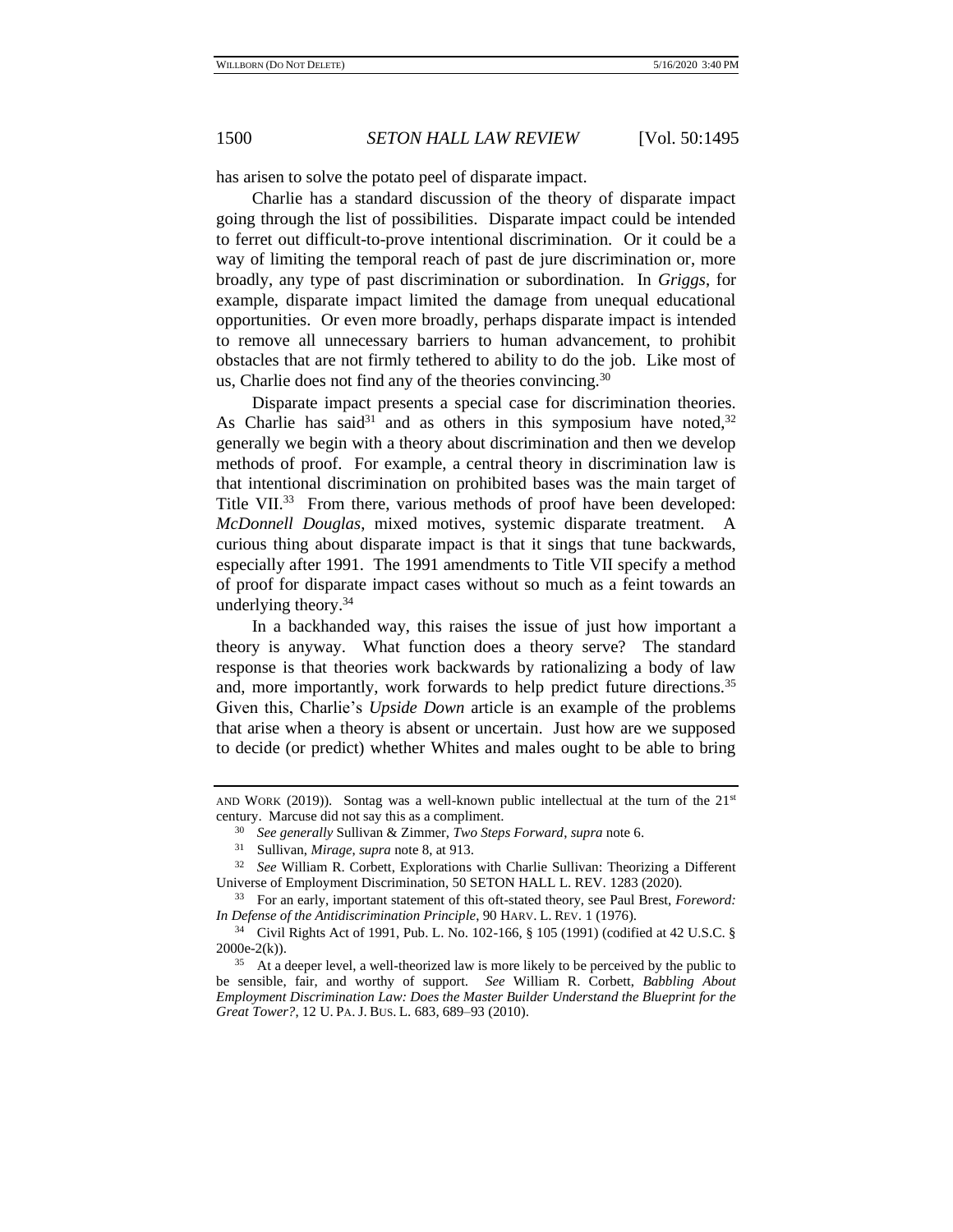disparate impact cases if we have no theory?

In a case like disparate impact, the response might be that we are better off without a theory. The statute provides a proof structure, so just apply it. On Charlie's question about disparate impact claims by White males, that approach provides a pretty straightforward answer. We know that Title VII has been symmetrical since  $1976$  for race and gender;<sup>36</sup> the 1991 proof structure for disparate impact cases can be applied in a straightforward fashion to claims by Whites and males; and nothing in the 1991 act even hints that the structure should not be applied to Whites and males. Q.E.D.<sup>37</sup>

But in *Upside Down*, Charlie interprets the statute differently because the Q.E.D. result is "ahistorical and lacking any apparent policy justification."<sup>38</sup> The interesting twist here is that Charlie's result is not one that is theory free. Instead, it just pushes the theoretical analysis up one level. Instead of articulating and relying on a theory of disparate impact derived from the statute and case law, the result depends on a theory of statutory interpretation. A straight-up textualist theory of statutory interpretation would lead to the Q.E.D. result. But in *Upside Down*, Charlie relies on a different theory—a purposivist theory. So at the end of the day, maybe it is just not possible to go through life and law without a theory, even if it has to be built out of potato peels.

## IV. DOUBLING DOWN ON DISPARATE IMPACT

In *Desert Palace Mirage*, Charlie makes a *cri de coeur* for disparate impact. His plea is to revive disparate impact, to use it more because it is so useful.

His central claim in *Desert Palace Mirage* is that the intent-based models—individual disparate treatment, especially, but also systemic disparate treatment—just are not up to the task when we begin thinking, as we have been, about cognitive biases resulting in discrimination.<sup>39</sup> Implicit bias and other cognition-based causes of discrimination pose two big problems for the intent-based theories. First, the intent-based theories, precisely because they are intent based, apply only awkwardly if at all to discrimination caused by subconscious biases. And second, even if implicit biases can meet the legal definition of intention, proving causation

<sup>36</sup> McDonald v. Santa Fe Trail Transp. Co., 427 U.S. 273, 279–80 (1976); *see infra* not[e 60.](#page-13-0)

<sup>37</sup> Charlie notes this early in the *Upside Down* article. Sullivan, *Upside Down*, *supra* not[e 3,](#page-0-0) at 1506.

<sup>38</sup> Sullivan, *Upside Down*, *supra* note [3,](#page-0-0) at 1506–07.

<sup>39</sup> *See* Sullivan, *Mirage*, *supra* note [8.](#page-1-0)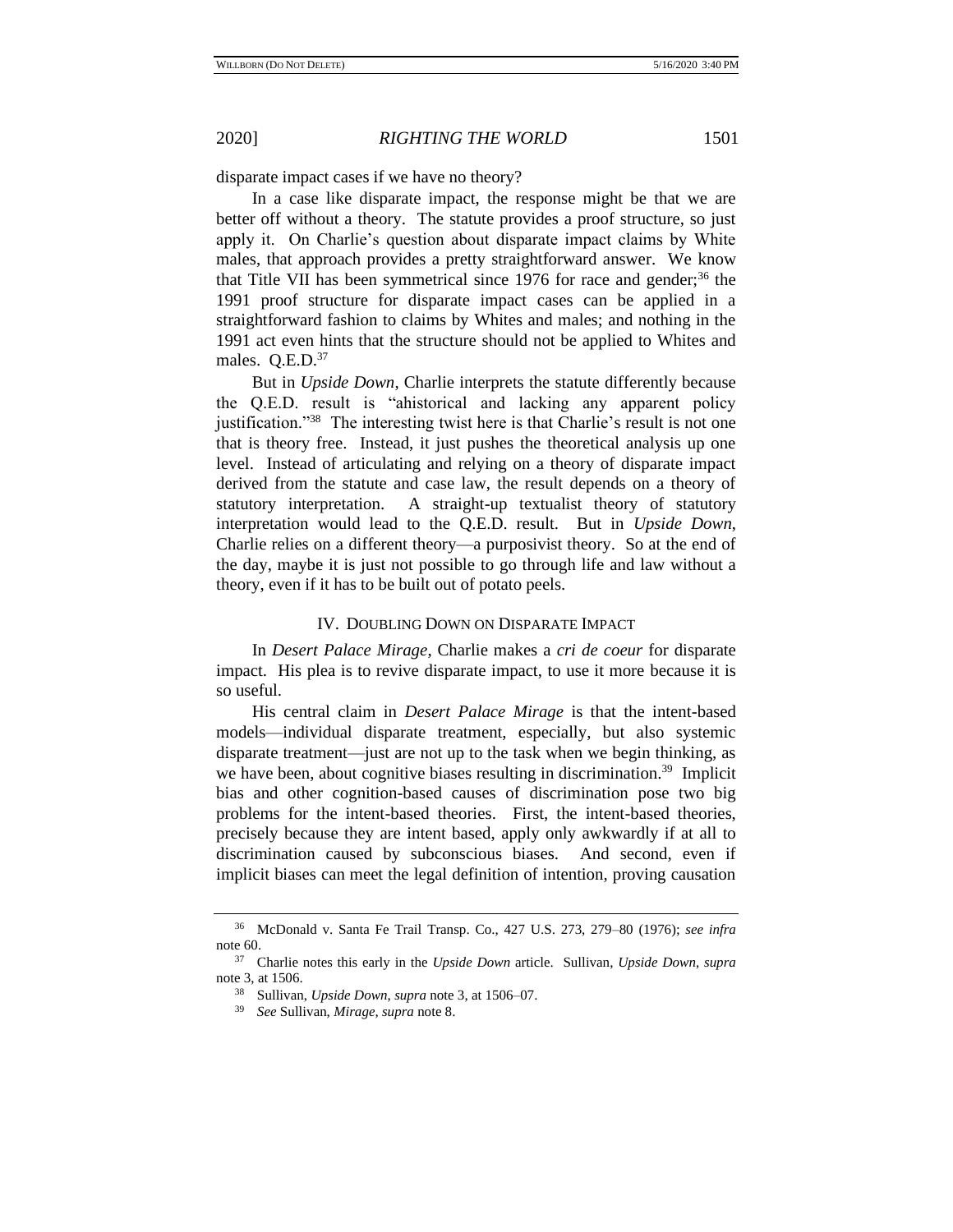on such bases is exceedingly difficult.

Very interestingly—Charlie is an interesting guy—Charlie points out that the cognitive bias movement and disparate impact are similar in that both lessen the moral disapprobation of discrimination, while widening its scope.<sup>40</sup> But that is not Charlie's main point and not the one I want to focus on here.

Charlie's main claim is that disparate impact solves, or at least greatly minimizes, the analytical and proof problems presented by implicit discrimination. With disparate impact, the proof is simply that the factor had a disparate impact. We do not care what motivated use of the factor; certainly, we do not care about whether the impact was the product of intentional discrimination or not. As a result, we do not care if cognitive biases had any role in producing the impact. These kinds of questions about motivation are just irrelevant.

I agree with Charlie and, in fact, I would double down on Charlie's claim in a few additional ways. First, in the article, Charlie says litigating under disparate impact will require expert testimony to prove disparate impact—either about statistics, he says, or about cognitive bias.<sup>41</sup> I am not sure that is the case. Sometimes the disparate impact can be proven without any expert statistical evidence. Consider *Ricci v. DeStefano*<sup>42</sup> or *Connecticut v. Teal*. 43 In both those central cases, the proof of disparate

Ricci v. DeStefano, 557 U.S. 557, 566 (2009). These pass rates meant that the disparities easily met the four-fifths rule for proving a cognizable disparate impact. Despite the paucity (maybe absence) of expert testimony on the issue, the Court found and the parties did not dispute that a prima facie case of disparate impact had been established. *Id*. at 586. *But see* Joseph L. Gastwirth & Weiwen Miao, *Formal Statistical Analysis of the Data in Disparate Impact Cases Provides Sounder Inferences than the U.S. Government's 'Four-Fifths' Rule: An Examination of the Statistical Evidence in* Ricci v. DeStefano, 8 LAW, PROBABILITY & RISK 171, 171 (2009) (criticizing application of the four-fifths rule in *Ricci*).

<sup>43</sup> *Teal* considered examinations administered for supervisor positions in the Department of Income Maintenance of the State of Connecticut. The Court reported the evidence of disparate impact:

Th[e] written test was administered ... to 329 candidates. Of these candidates, 48 identified themselves as black and 259 identified themselves as white  $\dots$ . With the passing score set at 65, 54.17 percent of the identified black candidates passed. This was approximately 68 percent of the passing rate for the identified white candidates.

<sup>40</sup> Sullivan, *Mirage*, *supra* not[e 8,](#page-1-0) at 983–84.

<sup>41</sup> Sullivan, *Mirage*, *supra* not[e 8,](#page-1-0) at 993.

<sup>42</sup> *Ricci* considered examinations administered for lieutenant and captain firefighter positions. The Court reported the evidence of disparate impact:

Seventy-seven candidates completed the lieutenant examination—43 whites, 19 blacks, and 15 Hispanics. Of those, 34 candidates passed—25 whites, 6 blacks, and 3 Hispanics . . . . Forty-one candidates completed the captain examination—25 whites, 8 blacks, and 8 Hispanics. Of those, 22 candidates passed—16 whites, 3 blacks, and 3 Hispanics.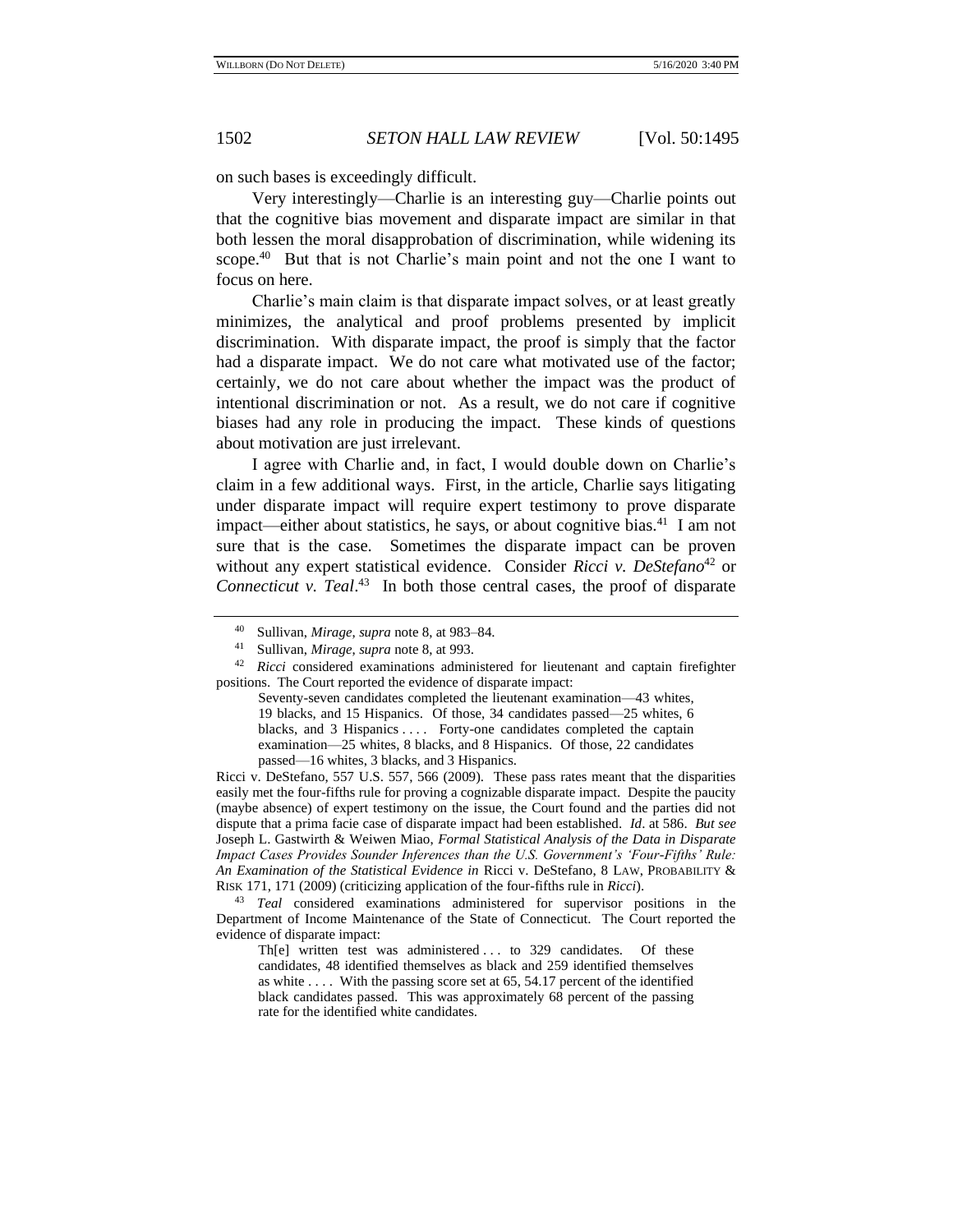impact was simple and perfectly sufficient. No expert testimony was required.<sup>44</sup> And as for expert testimony about cognitive bias, since proof of intention or even the underlying cause of the disparity is not needed, it would be the rare case where expert testimony on cognitive bias would be relevant.

This is where I want to double down on Charlie's analysis. A linchpin of his analysis is that the underlying cause of a disparate impact is irrelevant, and that is a major reason it can be a powerful tool. $45$  And Charlie is exactly right that the underlying cause of the disparity does not matter, and it does not matter big-time.

Consider a few implications from *Griggs* about how little it matters. In *Griggs*, the high school diploma requirement had a disparate impact on Blacks.<sup>46</sup> That disparate impact may have been caused by discrimination, for example, by the employer putting in the requirement to keep Blacks out or because the state discriminated against Blacks in educational opportunity. Both of these were probably true—and both were completely irrelevant. Plaintiffs did not have to prove either of those things and it would not have been a defense for the employer to disprove either of them. $47$ 

Second, this blindness to causation means that a large number of very minor causes can be accumulated in a way that disparate treatment does not allow and, in fact, even completely unknown causes can result in a viable claim. For example, say that Blacks in North Carolina got fewer high school degrees because of the accumulation of ten or twenty or fifty small factors—poorer childhood nutrition, fewer words spoken to them when small children, weaker teachers, inadequate textbooks, crumbling buildings, and so on. And let us say none of those factors can be proven to be "the cause" of the disparity. With disparate impact, that does not matter. We can consider the combined effect of all those factors and that is just

Connecticut v. Teal, 457 U.S. 440, 443 (1982). As in *Ricci*, the Court found that these basic statistics established a prima facie case of disparate impact*. Id.* at 448.

<sup>44</sup> Of course, there was expert testimony in both cases. But the point here is that the testimony was not required in either case to prove disparate impact. It was used for other purposes.

<sup>45</sup> Sullivan, *Mirage*, *supra* note [8,](#page-1-0) at 1001 ("Whether the ultimate cause [of a disparity] was animus, rational discrimination, conscious or unconscious stereotyping, workplace dynamics, or workplace culture would not matter [to establish a prima facie case].").

<sup>46</sup> Griggs v. Duke Power Co., 401 U.S. 424, 430 n.6 (1971).

<sup>&</sup>lt;sup>47</sup> Mike Selmi recognizes this feature of the disparate impact doctrine—that the underlying cause of the disparity is legally irrelevant—but makes the interesting point that changing perceptions about underlying causes may help explain the Court's efforts to limit disparate impact. *See* Michael Selmi, *The Evolution of Employment Discrimination Law: Changed Doctrine for Changed Social Conditions*, 2014 WIS. L. REV. 937, 955–66 (2014).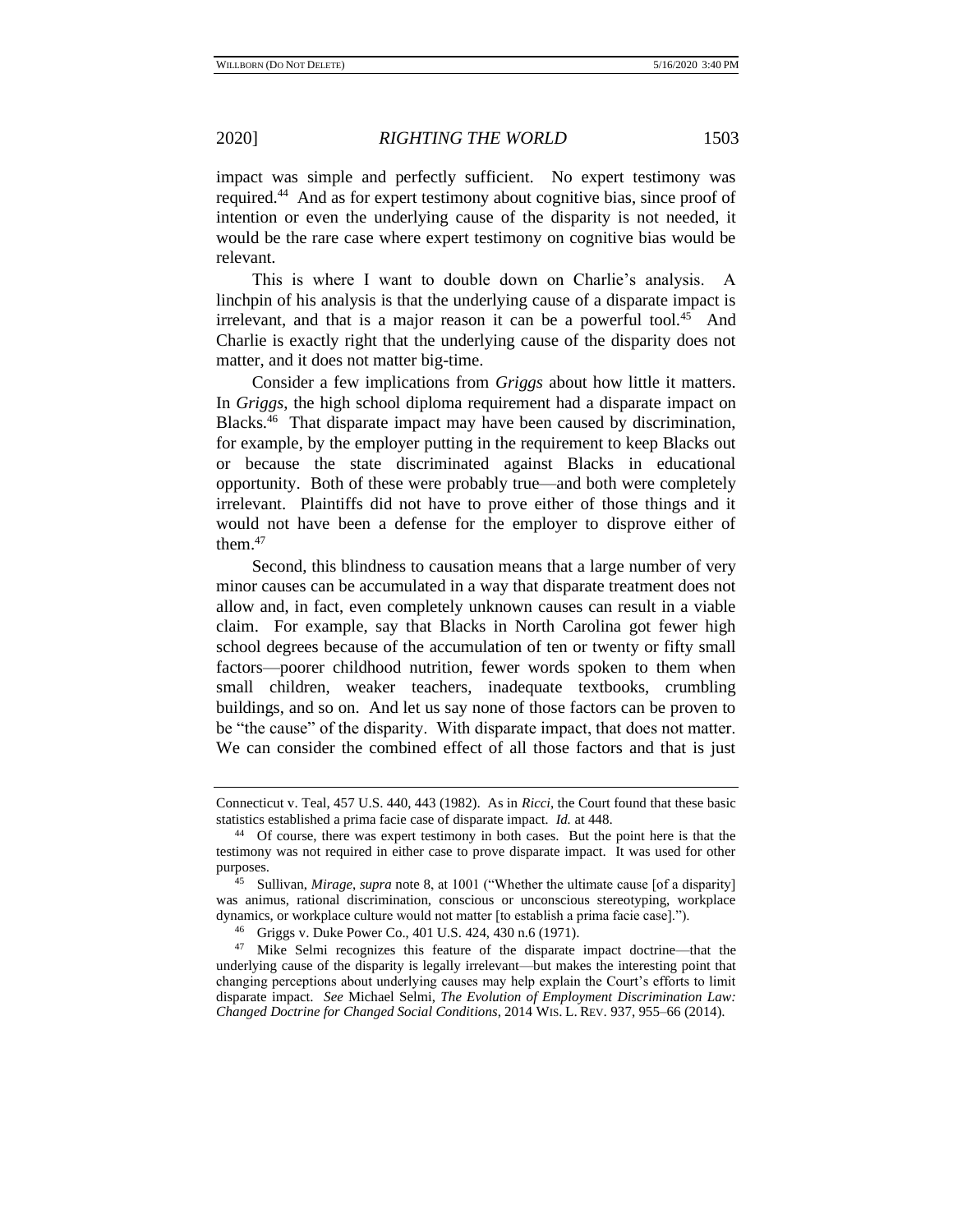fine. Note this is *not* disparate treatment where the plaintiff has to isolate one factor—intent—and prove that it is an important factor, at least a motivating factor and maybe more.<sup>48</sup> There is no need to isolate or even consider intent in a disparate impact case. In fact, let us say that North Carolina is utopia and everything between Blacks and Whites is completely equal. (Counterfactual, of course, in North Carolina and everywhere.) Yet despite that, Blacks have a lower graduation rate. Do we care under disparate impact? No, there is no burden on the plaintiff to explain the impact in any way; all the plaintiff has to do is show the disparity. Again, this is *not* disparate treatment.

Third, there is not even any burden to show that the factor had any impact in the particular workplace. In *Griggs*, the employer also required a minimum score on the Wonderlic test, which excluded half of all high school graduates.<sup>49</sup> So let us say, for discussion purposes, that the test excluded almost all non-high school graduates and half of all high school graduates. And let us say the Wonderlic test was business justified. If there were one or two Black non-high school graduates who passed the test, would their disparate impact claim on the graduation requirement be undermined because the high school diploma requirement did not have a disparate impact in this particular workplace, even though it did generally? The standard model of disparate impact would say, no, it does not matter. Plaintiffs do not have to prove the effect in each particular workplace rather, they have to prove that the factor would have screened out too many Blacks if applied independently of all other factors.<sup>50</sup>

<span id="page-9-0"></span>In sum, Charlie's main claim in *Desert Palace Mirage* is right on target. Disparate impact is a powerful anti-discrimination tool. It is a bit of a mystery why it is used so seldom.<sup>51</sup>

<sup>51</sup> Disparate impact discrimination is less favorable to plaintiffs than disparate

<sup>48</sup> *See* Sullivan, *Mirage*, *supra* note [8,](#page-1-0) at 925–38 (after reviewing the history of disparate treatment discrimination, concluding that the plaintiff has the burden of isolating an impermissible factor as a motivating or but-for factor).

<sup>49</sup> Griggs v. Duke Power Co., 402 U.S. 424, 430 n.6 (1971).

<sup>50</sup> *See* Ramona L. Paetzold & Steven L. Willborn, *Deconstructing Disparate Impact: A View of the Model Through New Lenses*, 74 N.C. L. REV. 325, 356 (1996). This is not an incontrovertible proposition. *See, e.g.*, Livingston v. Roadway Express, Inc., 802 F.2d 1250, 1253 (10th Cir. 1986) (disparate impact claim by males fails because plaintiffs failed to show a disproportionality in the actual workforce). But higher authority indicates that it is true. First, Title VII requires focus on a "particular employment practice." Title VII, § 703(k)(1)(A)(i), 42 U.S.C. § 2000e-2(k)(1)(A)(i) (2018). A different result would require inquiry beyond the particular factor to investigate other factors simultaneously at play in the particular workplace. In addition, this result is implied by Connecticut v. Teal, 457 U.S. 440, 442 (1982), which holds that an employment practice with a disparate impact is not immunized because other factors at play in the workplace may obscure the effect of the disparate impact.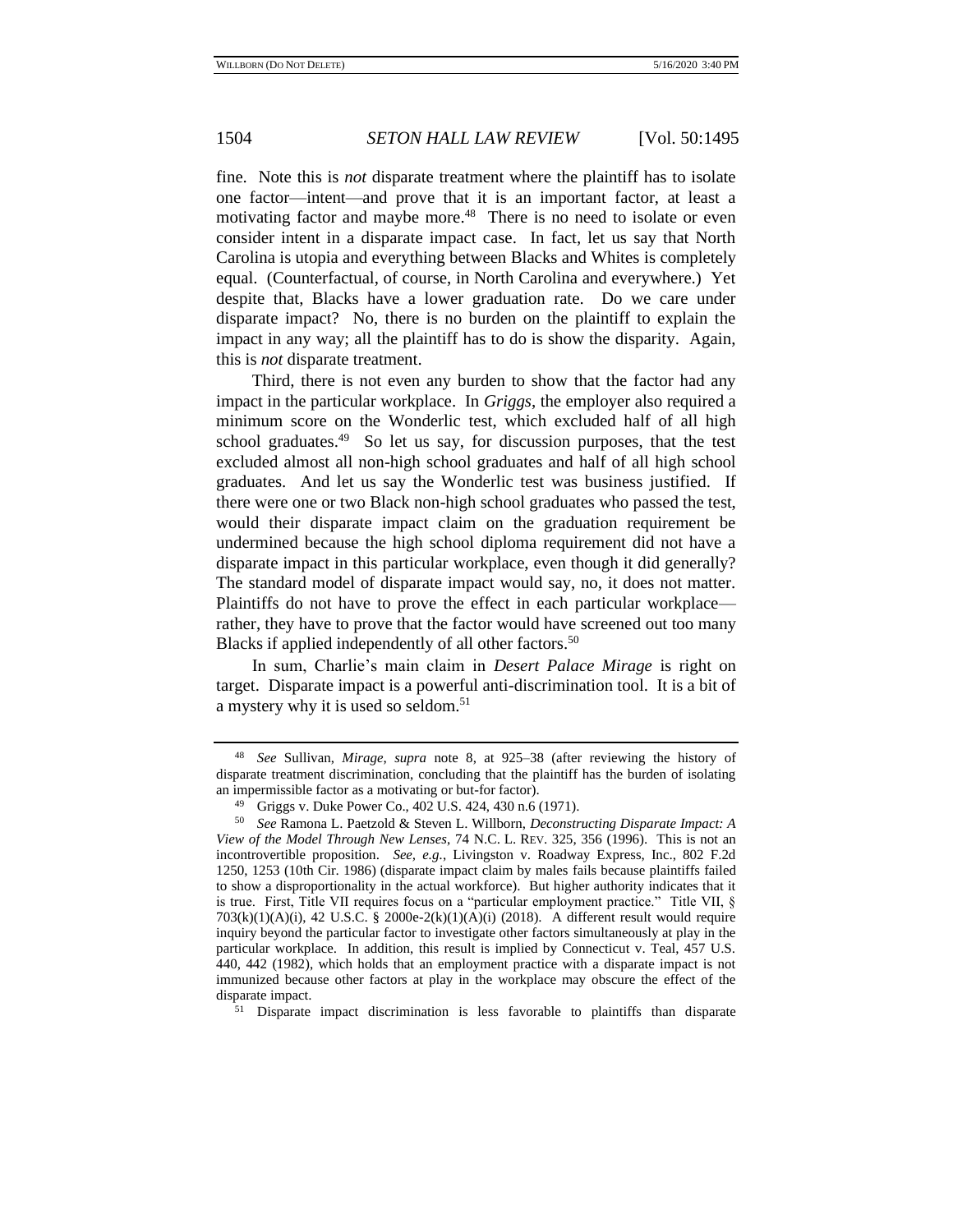## V. ARTIFICIAL INTELLIGENCE AND STRATIFICATION

In *Employing AI*, Charlie considers how artificial intelligence challenges (and exposes) our current conceptions of discrimination. On disparate impact, he worries that, by its nature, AI will almost always be able to prove business necessity if all that is required is a correlation between the challenged employment practice and a good business outcome.<sup>52</sup> That, after all, is what AI does; it sorts through the available data to find the best correlation between qualities an employee presents at application and the employer's preferred measures of a good employee. But it is certainly possible that we will have no idea *why* that correlation exists, or even exactly how the AI reached its result. The computer figured it out by itself and it will not tell us. Even more plausibly, it is possible that the reason a factor correlates with a good business outcome is opaque. For example, it could be that the computer discovers that an applicant's favorite kind of music, whether she owns a car, or her zip code predicts productivity.<sup>53</sup> A solution to this problem is to require more than a mere correlation to make out the business necessity defense. In addition, the employer must present a reasonable explanation for why the challenged factor leads to a better business outcome.<sup>54</sup>

For me, that brought to mind stratification and Susan Sontag. Consider this situation: an employer requires a certain score on a test and the plaintiff shows it has a disparate impact against women overall. (See Table A.) But then the employer stratifies the same data and shows that if you consider college graduates and non-graduates separately, there is no disparate impact against women in either group. (See Table B.) Should

treatment discrimination on a number of dimensions, including the lack of a jury trial, 42 U.S.C. § 1981a(c); more limited remedies, 42 U.S.C. § 1981a(b)(3); and statutory exemptions, 42 U.S.C. § 2000e-2(h) (exempting seniority systems); *see also* 42 U.S.C. §  $2000e-2(k)(3)$  (exempting drug testing). But these marginal limitations are insufficient to explain the low usage of disparate impact. *See* Sullivan, *Mirage, supra* note [8,](#page-1-0) at 968–69; Elaine W. Shoben, *Disparate Impact Theory in Employment Discrimination: What's* Griggs *Good For? What Not?*, 42 BRANDEIS L.J. 597, 597 (2004) (suggesting that the reason for the under-use of disparate impact is that the practicing bar under-appreciates it).

<sup>52</sup> Sullivan, *Employing AI*, *supra* not[e 10,](#page-1-2) at 420–28.

<sup>53</sup> These examples come from Charlie. Charles A. Sullivan, *Comprehending Causation & Correlation*, JOTWELL (Aug. 4, 2017), https://jotwell.com/comprehending-causation-andcorrelation/. A well-known and disconcerting example of this outside of the employment context occurred when the father of a teenage girl was surprised to learn that she was pregnant from Target marketing. Target had developed pregnancy predictions, including due dates, based on her consumer behavior. CHARLES DUHIGG, THE POWER OF HABIT: WHY DO WHAT WE DO IN LIFE AND BUSINESS 182–97 (2012).

<sup>54</sup> James Grimmelmann & Daniel Westreich, *Incomprehensible Discrimination*, 7 CAL. L. REV. ONLINE 164, 170 (2017) (arguing that to prove business necessity, employers must show that "its model's scores are not just *correlated* with job performance but *explain* it").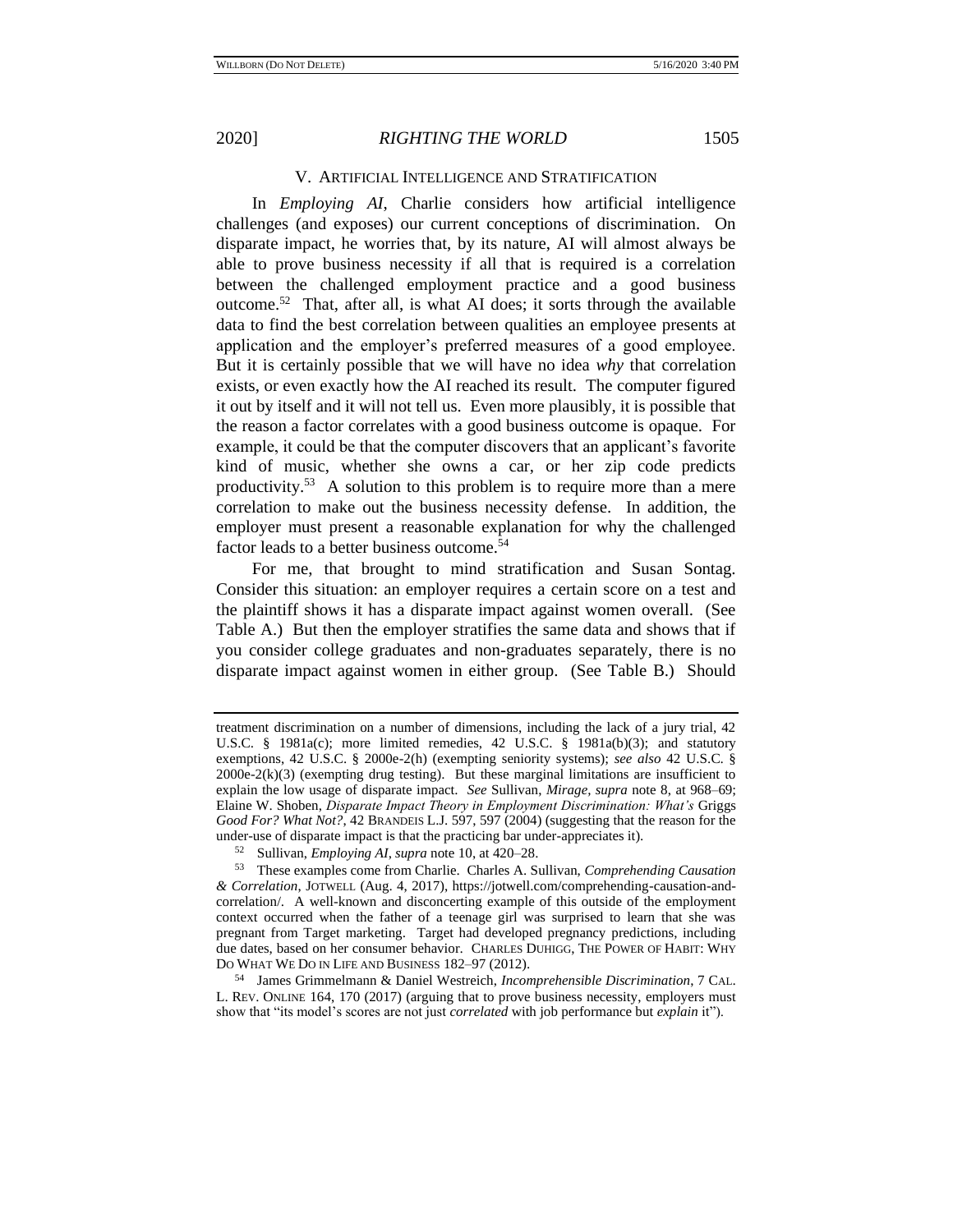that be a defense? Note a few things. This is not bottom line and Connecticut v. Teal. Only one employment practice is at issue here.<sup>55</sup> But it is similar to bottom line in that if you stratify you can get any combination of results.<sup>56</sup> For example, in this case, a disparate impact exists overall, but not in either of the two subgroups. But you could also see a disparate impact overall, but only in one of the two subgroups. Or you could see the converse: a plaintiff using stratification offensively when no disparate impact exists overall, but there is a disparate impact against one or both of the subgroups.<sup>57</sup> Lest this seem insignificant, consider that there is almost an infinite number of ways to stratify the overall group here I did it by education, but it could be by time, or age, or hair color, or height, or whatever. What to think about this?

## *Table A: Disparate Impact Overall*

|       | Pass | Fail       | Total |      | Pass Rate Four-Fifths Rule |
|-------|------|------------|-------|------|----------------------------|
| Men   | 400  | 200        | 600   | 0.66 |                            |
| Women | 200  | <b>200</b> | 400   | 0.50 | 0.76                       |

<sup>57</sup> For a detailed discussion of the possibilities and legal responses to them, see Paetzold & Willborn, *supra* note [50,](#page-9-0) at 336–42, 387–97.

<sup>55</sup> *Connecticut v. Teal* involved a situation where an employment test used for promotions had a disparate impact against blacks, but a set of other employment practices counter-balanced the results of the test so that blacks received their proportionate share of promotions. Connecticut v. Teal, 457 U.S. 440, 443–44 (1982). Thus, the class of cases covered by *Teal* requires at least two employment practices that counter-balance each other. In this example, there is only one employment practice. The "counter-balancing" occurs by considering the single employment practice's adverse impact across different populations.

<sup>56</sup> This situation and *Teal* give rise to a common misunderstanding about these types of two-factor situations. In *Teal,* for example, it seems only logical that if the employment test had a disparate impact against blacks but when other factors were applied there was no disparate impact, then the other factors by themselves must not have had a disparate impact against blacks, indeed, they must have had a disparate impact against whites. Charlie and I have both used our "common sense" to make this incorrect claim. Sullivan, *Upside Down, supra* not[e 3,](#page-0-0) at 1511 ("logically" in *Teal* since the test had a disparate impact against blacks but promotions overall did not, the other factors used had to have a disparate impact against whites); Willborn, *supra* note [27,](#page-4-0) at 829 ("One is certain when a system has a disparate impact that an element or combination of elements of that system also has a disparate impact."). But that is simply not the case. This seems to violate "common sense" but it is true; there is good reason that the example illustrated in Tables A and B is referred to as an aggregation paradox. *See, e.g.*, Clifford H. Wagner, *Simpson's Paradox in Real Life*, 36 AM. STATISTICIAN 46 (1982).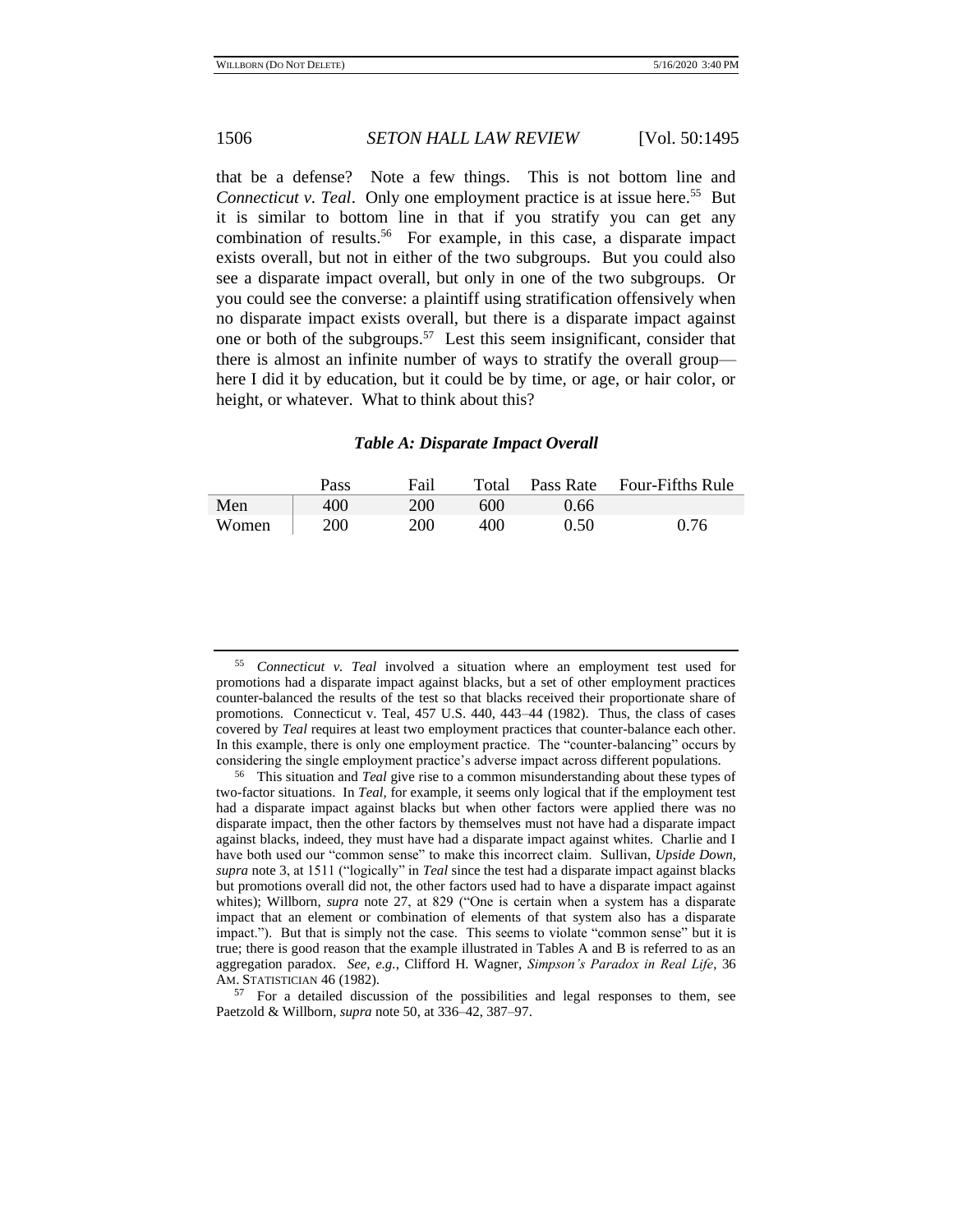Pass Fail Total Pass Rate Four-Fifths Rule Non-College Graduates Men | 150 200 350 0.43 Women | 115 180 295 0.39 0.91 College Graduates Men | 250 0 250 1.00 Women 85 20 105 0.81 0.81

## *Table B: Disparate Impact Stratified by Education*

Interestingly, the solution to the stratification issue may be the same one that Charlie accepts in *Employing AI*. That is, the employer can defend by stratifying, but only if it can demonstrate that the stratification makes sense.<sup>58</sup> So in my case, it would not make sense, for example, if the stratification to explain a difference in test scores was by height and, conversely, an education stratification would not make sense if the factor being challenged was a height requirement. The appropriate rule would be that the employer can defend by stratifying only if the stratifying variable is closely related to the employer's business interests. Similarly, plaintiffs can use stratification offensively only if they can provide a reasonable explanation for why stratifying on the variable makes sense. This is very similar to the rule suggested in *Employing AI*: a bare correlation between the employment practice and a business outcome is not enough to establish a business necessity defense. The employer also has to provide a reasonable explanation for the correlation.

This is where Susan Sontag comes in. These two separate problems— AI correlations and stratification—seem to have a similar solution. Perhaps there is a theory in there somewhere. Perhaps there is a general rule that statistical correlations should have legal significance in discrimination cases only where they are accompanied by a reasonable, normative explanation. The problem with this, however, is that systemic disparate treatment discrimination depends on almost the opposite. In the normal case, statistical proof of systemic disparate treatment occurs only if an explanation for a disparity is *absent* after accounting for other explanatory factors.<sup>59</sup> So maybe there is no general principle, or maybe we just have

<sup>&</sup>lt;sup>58</sup> For a detailed discussion, see Paetzold & Willborn, *supra* not[e 50,](#page-9-0) at 387–97.

The seminal case phrases it in precisely those terms: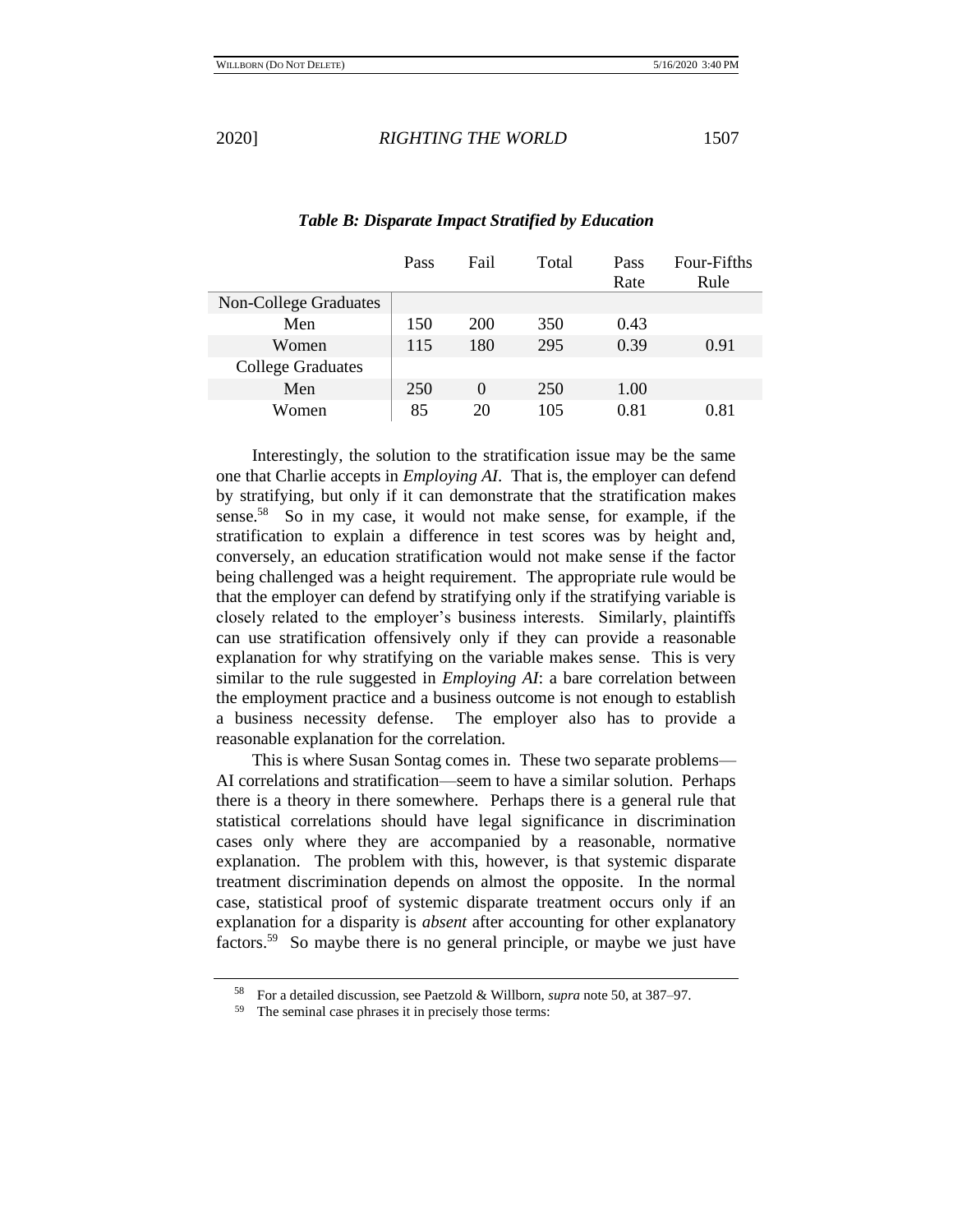not yet found our Susan Sontag to make sense of these potato peels.

### <span id="page-13-0"></span>VI. THE TURN TOWARDS MERITOCRACY

Let us return to the main topic, Charlie's *Upside Down* article. The issue Charlie addressed in *Upside Down* was whether disparate impact should be symmetrical or not: should it be as available to White males as to the groups with histories of employment discrimination that the law was primarily intended to protect?<sup>60</sup>

One thing Charlie says in thinking about this is that permitting disparate impact to be symmetrical would, as he puts it, "shift national employment sharply towards a meritocracy."<sup>61</sup> Since almost every neutral factor an employer uses would be challengeable by men or women, employers would need to justify (or be prepared to justify) virtually all of their employment practices. This, Charlie says, would have a significant philosophical effect. The shift would be from the standard antidiscrimination approach of requiring employees to prove bad reasons for an employment decision to one in which employers would have to provide

<sup>60</sup> Mostly since Charlie's article was published, the issue of symmetry has received interesting scholarly attention. *See* Bradley A. Areheart, *The Symmetry Principle*, 58 B.C. L. REV. 1085 (2017); Naomi Schoenbaum, *The Case for Symmetry in Antidiscrimination Law*, 2017 WIS. L. REV. 69 (2017). *Cf.* Saul Levmore, *Title VII to Tinder: Law's Antidiscrimination Asymmetry and Occasional Market Superiority*, 68 ALA. L. REV. 877 (2017) (focusing on the law's asymmetrical application to sellers and employers vs. buyers and employees).

<sup>61</sup> Sullivan, *Upside, supra* not[e 3,](#page-0-0) at 1512.

*<sup>[</sup>A]bsent explanation*, it is ordinarily to be expected that nondiscriminatory hiring practices will in time result in a work force more or less representative of the racial and ethnic composition of the population in the community from which employees are hired.

Teamsters v. United States, 431 U.S. 324, 339 n.20 (1977) (emphasis added).

The comparison between the two situations, however, is more fraught than I imply in the text, and I do not explore it extensively here. In rough terms, in the disparate impact situation, the claim is that an employment practice with a disparate impact can be used only if it can be justified by a correlation with an articulable and positive business outcome. Similarly, one can stratify only on bases that are business related. In the systemic disparate treatment situation, however, the question is quite different: absent discrimination, how likely is it that one would see a particular outcome? Or more particularly in the regression context, after accounting for other factors, how likely is it that one would see a prohibited characteristic as a significant predictor of particular outcomes, such as salaries? *See* Steven L. Willborn & Ramona L. Paetzold, *Statistics Is a Plural Word*, 122 HARV. L. REV. F. 48, 56–60 (2009). Thus, in the former a correlation avoids a finding of discrimination, while in the latter it results in an inference of discrimination. One is direct, the other is inferential. On the other hand, the two situations may be the same. In both, the ability to explain the employment practice or outcome based on business-related factors avoids discrimination, while the inability to do so results in a direct finding of illegality for disparate impact and an inference of illegality for systemic disparate treatment. Susan?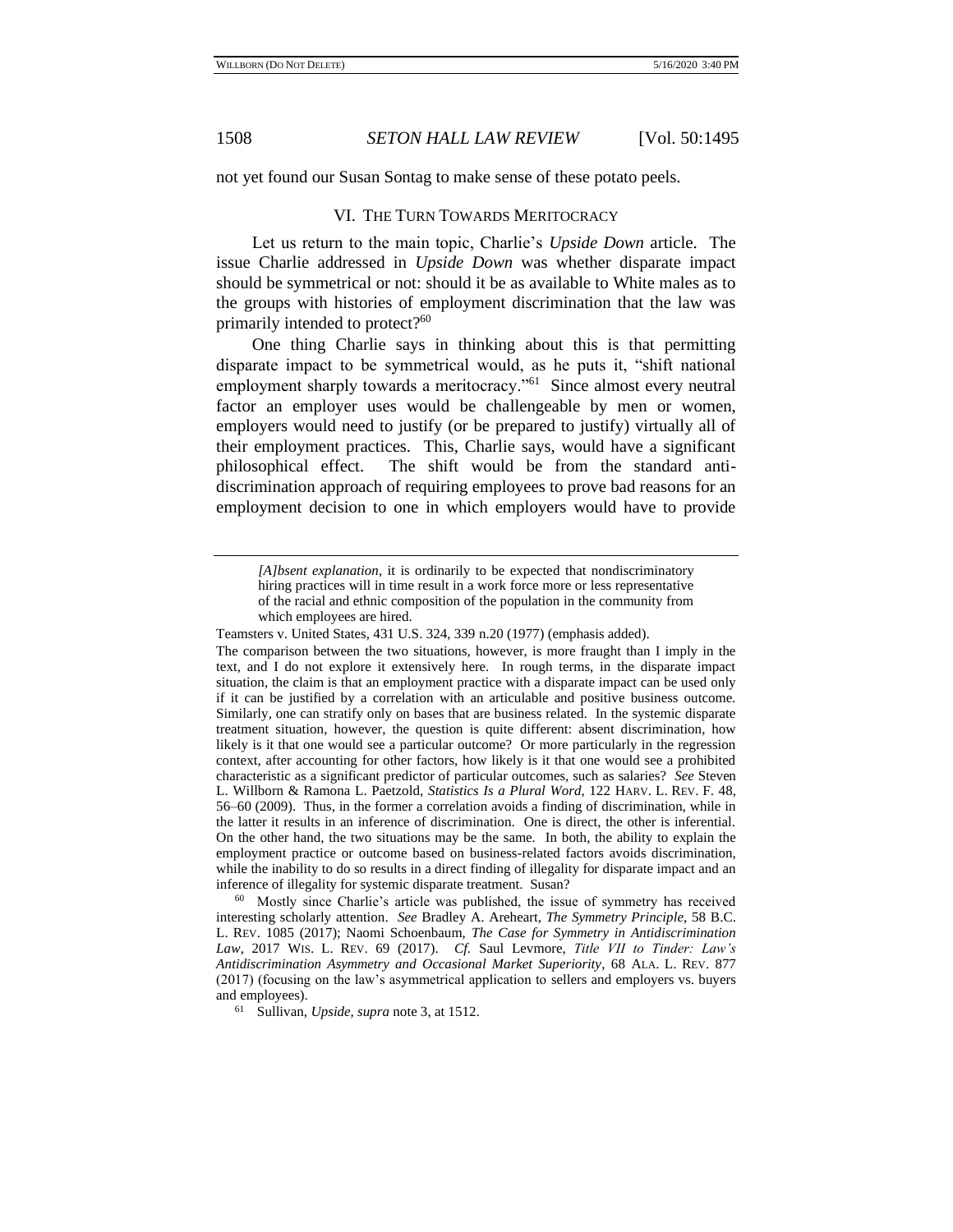good, business-related reasons for their employment practices.<sup>62</sup>

Charlie does not attempt to quantify how many more policies would be subject to attack under a symmetrical approach, but the implication is that it would be a lot more. But is that the case? Just how should we think about how many more policies would require justification under a symmetrical disparate impact? Would it be twice as many since now both men and women could challenge policies?<sup>63</sup> Or are there reasons to think it would be fewer than that?

Figure 2 was my first cut at thinking about this issue. The horizontal axis is every possible pass rate for women on a particular employment practice from 0 percent to 100 percent and the vertical axis is the same for men. As a result, the figure reflects each of the 10,000 (100 times 100) possible relationships between the pass rates of women and men. The light blue area with horizontal lines is every cognizable disparate impact against men, that is, every disparate impact that satisfies the four-fifths rule. For example, if the female pass rate is 100 percent (at the far right), then every male pass rate below 80 percent would be a cognizable disparate impact. Similarly, if the female pass rate is 50 percent (at the middle of the horizontal scale), then every male pass rate below 40 percent would be a cognizable disparate impact. And the same is true for disparate impacts against women in the purple area with vertical lines.

In this way of thinking about the issue, four-fifths of all possible relationships between male and female pass rates result in a cognizable disparate impact and, conversely, one-fifth do not. More to the point of *Upside Down*, Figure 2 illustrates that a symmetrical disparate impact doctrine would double the number of employment practices that would have to be justified. Under a non-symmetrical doctrine only the disparate impacts against women would be cognizable: the two-fifths (40 percent) in the purple area with vertical lines. Under a symmetrical approach, the disparate impacts against both men and women would be cognizable: the four-fifths (80 percent) in both the colored areas.

<sup>62</sup> *Id.*

<sup>63</sup> To simplify the discussion, I've limited the inquiry to symmetry between men and women. Obviously, Charlie's article itself is broader than that; it also considers extending disparate impact to White persons. And the implications are even broader than that.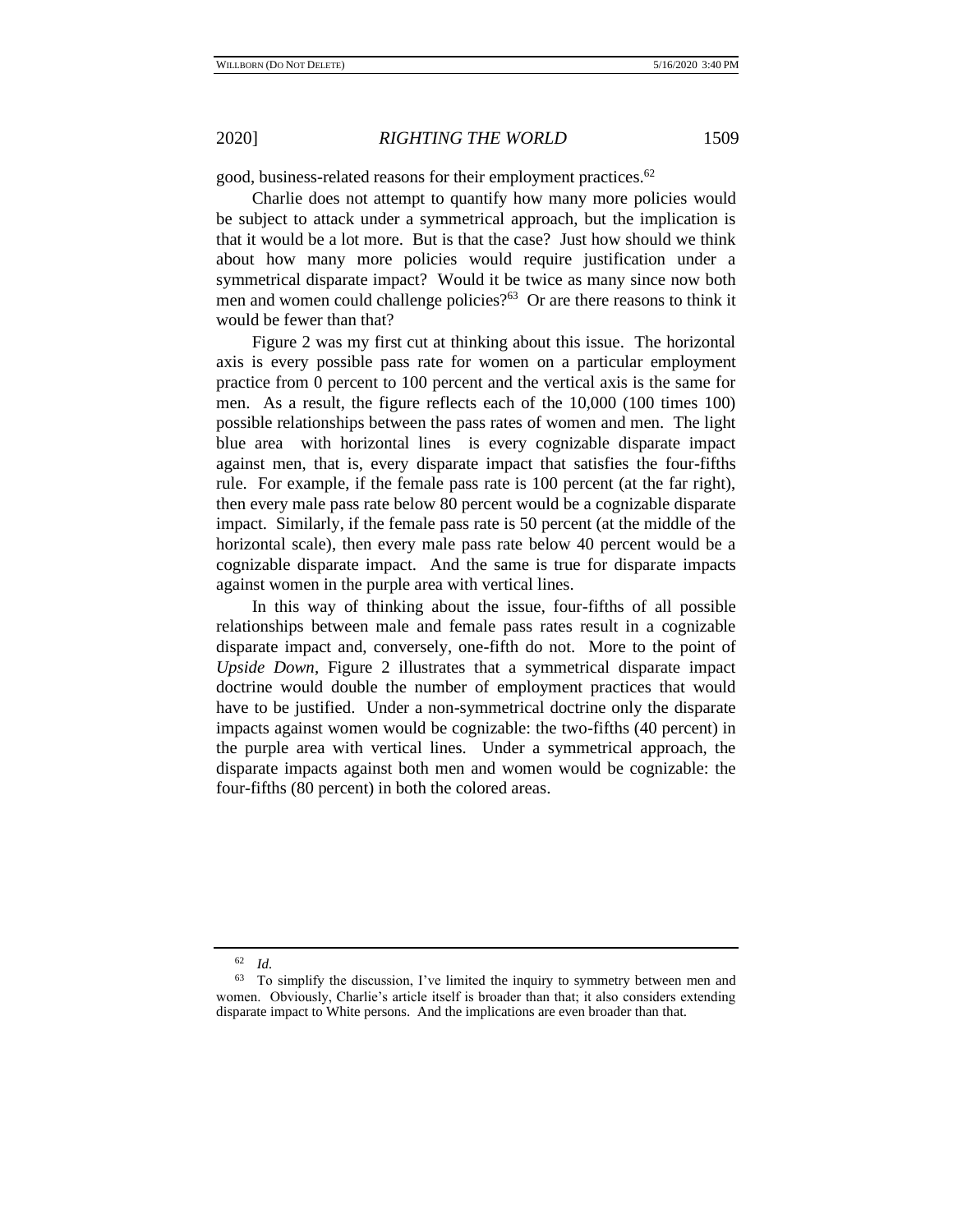

## *Figure 2: Universe of Possible Disparate Impacts Against Men and Women*

The problem with Figure 2 is that it treats every one of those 10,000 possible outcomes as equally likely.<sup>64</sup> But that does not seem right, or even close to right. Figure 3 presents another way of looking at it. Figure 3 plots the effects of the universe of employment practices on women. The vertical axis is the number of employment practices and the horizontal axis is the disparate impact of the practices on women. A test with equal pass rates for men and women is right in the middle of the horizontal axis and then the tests have a greater disparate impact against women as you proceed to the left and in favor of women (against men) as you proceed to the right. For example, at 1.0 in the middle of the horizontal axis, men and women would have exactly equal pass rates, while at 0.2 on the left side,

<sup>64</sup> The actual number of possible outcomes is infinity, not 10,000. 10,000 is the number of possible outcomes if one rounds each possible outcome to a whole number (100 times 100). But, of course, an infinite number of outcomes are possible within each of those whole numbers. But 10,000 seemed more than enough to report for these purposes, and a bit more comprehensible.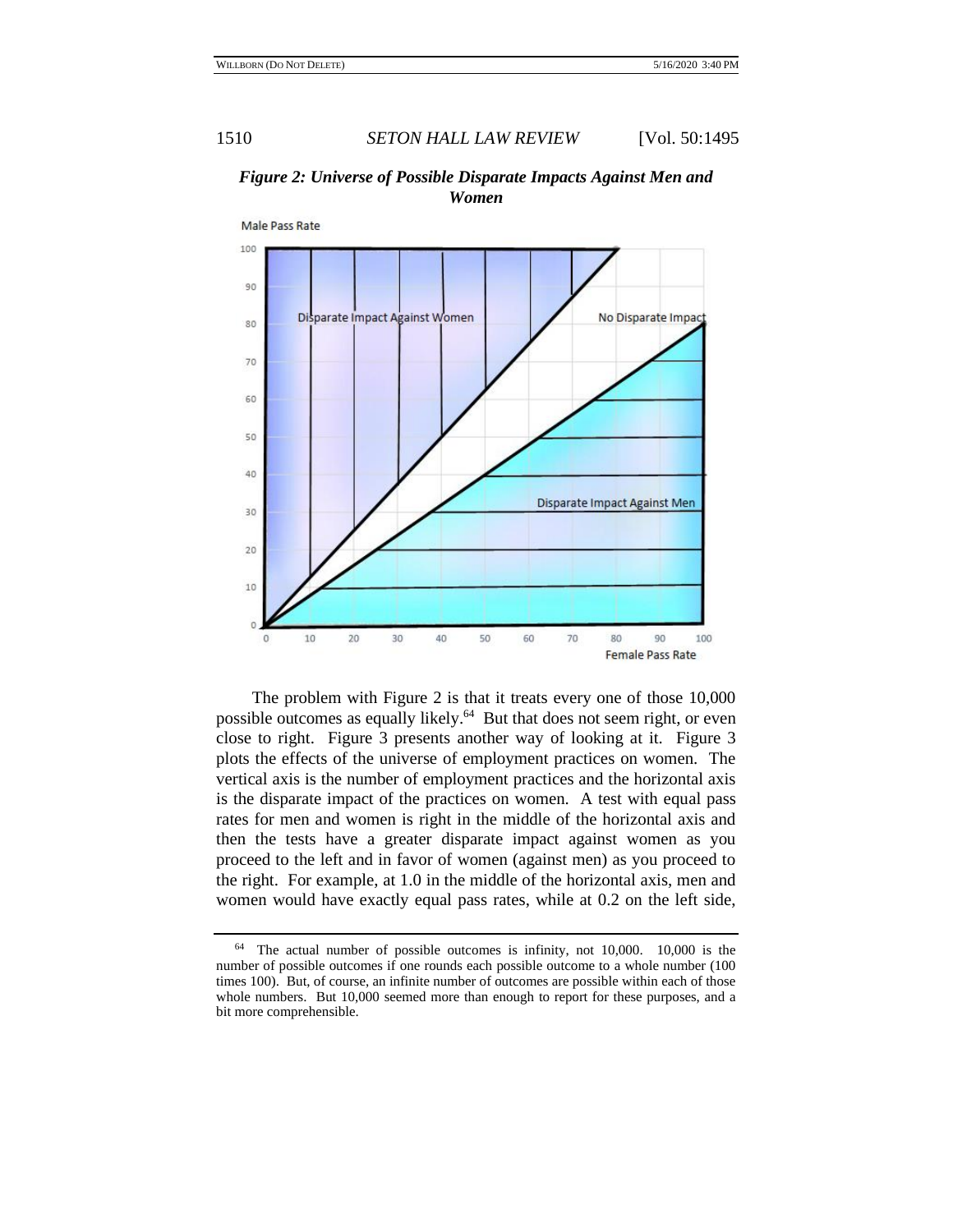the pass rate for women would be 20 percent of the pass rate for men.<sup>65</sup>

The idea here is that employment practices are distributed across the figure in a normal bell curve. Most of the employment practices are in the middle of the horizontal axis and, thus, have no disparate impact. Increasingly fewer practices exist as one moves towards either end of the horizontal axis where cognizable disparate impacts occur against women to the left and against men to the right.

Figure 3 sets 1.0 as the median with a standard deviation of 0.30. If this is how employment practices are distributed, only the shaded areas would have a cognizable disparate impact against women and men, respectively. The shaded area for women is 25 percent of all the employment practices and the shaded area for men is slightly less than that.<sup>66</sup> The rest of the employment practices—slightly more than 50 percent—would not present a cognizable disparate impact and, as a result, would not have to be business justified. Note that this is quite different from the 80 percent that would have to be justified if all disparate impacts were equally likely, as in Figure 2.

<sup>65</sup> For example, it could be 20 percent of women and 100 percent of men passing or 10 percent of women and 50 percent of men passing.

<sup>66</sup> Figure 3 views the universe of employment practices based on their adverse impact on women, that is, it is a normal distribution based on the pass rate of women divided by the pass rate of men. That means that a cognizable disparate impact against women occurs in the space to the left of 0.8, the space that includes all the pass rates for women that are less than four-fifths the pass rates of men. Since the figure is plotting the impact on women, the pass rates have to be inverted to determine the point at which a disparate impact becomes cognizable against men. Although 1.2 seems as if it should be the right point, the actual number is 1.25. If women are passing at 1.25 times the rate of men, then men are passing at 80 percent the rate of women  $(1.0 \text{ divided by } 1.25 = .80)$ . If the figure viewed the universe of employment practices based on the adverse impact against men instead of against women, one would see the inverse of this figure, that is, there would be slightly more cognizable disparate impacts against men than against women. A third option would be to plot women and men separately. If that were done to reflect that men and women were affected in the same manner (rather than one in relation to the other), then each plot would have a cognizable disparate impact to the left of 0.8 and each would constitute 25 percent of all employment practices.

I chose this figure because it best illustrates my points visually and because it best reflects the notion in Charlie's article that the issue is whether male claims should be added to the already well-recognized claims by women. But ultimately, all lead to the same basic outcome.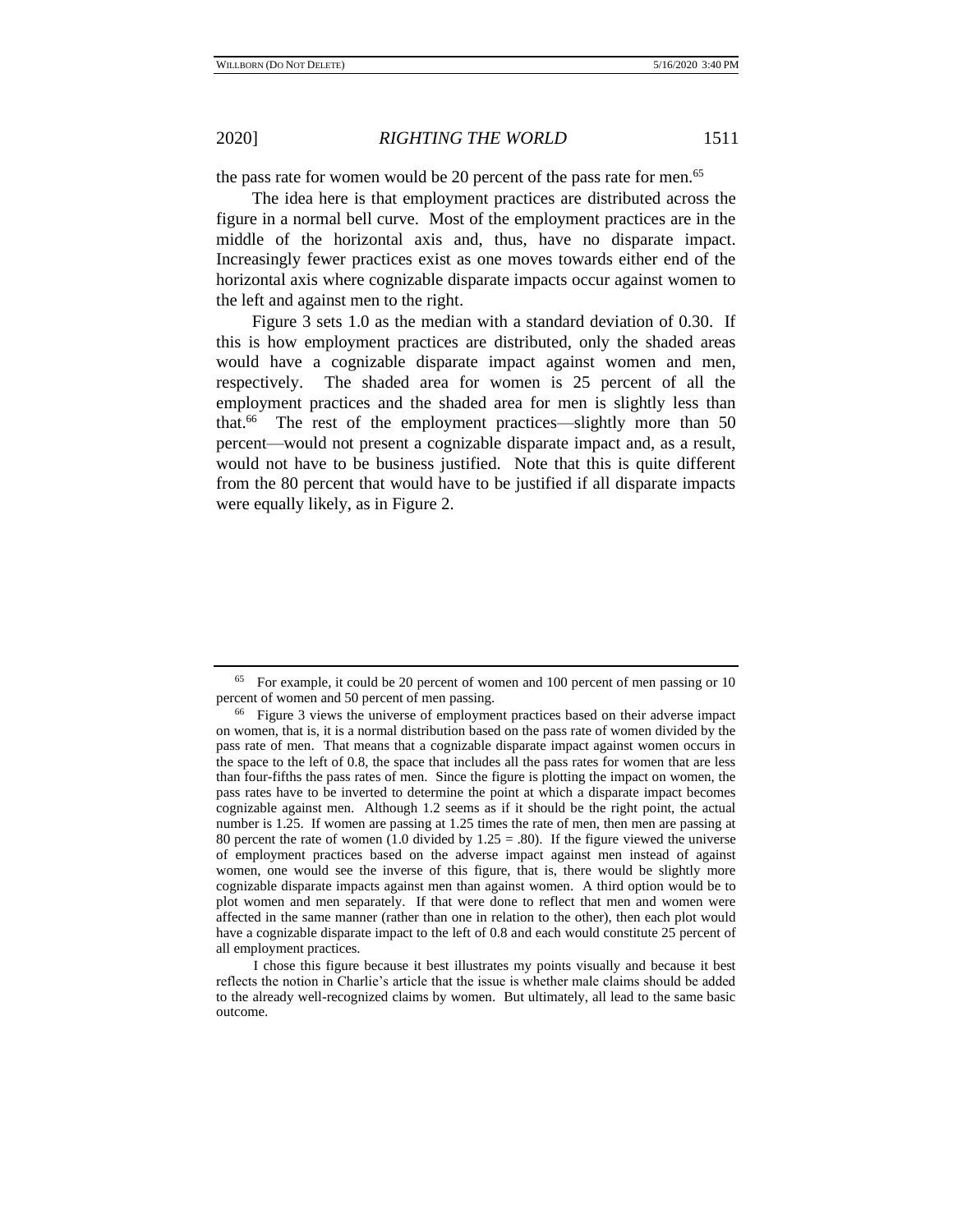



But consider two other possibilities within this framework. First, as illustrated in Figure 4, it could be that the standard deviation is less than 0.30 so that the tests are more bunched up in the middle. Figure 4 has a standard deviation of half that of Figure 3 (0.15 rather than 0.30). If this is the case, even fewer employment practices would present a cognizable disparate impact and be subject to business justification. In this figure again, a cognizable disparate impact occurs only in the shaded areas. Those areas account for only about 9 percent of employment practices for women and men, respectively, so about 82 percent of all employment practices would not need to be business justified.

# *Figure 4.Frequency of Cognizable Disparate Impact Against Women and Men | Median of 1.0 (No Disparate Impact); 0.15 Standard Deviation*



Alternatively, it could be that the median disparate impact of all employment practices is not 1.0, but instead that more practices have a disparate impact against women than against men. Figure 5 is similar to Figure 3 in that it has a standard deviation of 0.30, but the median test leans against women and favors men. Figure 5 sets the median test at 0.8 for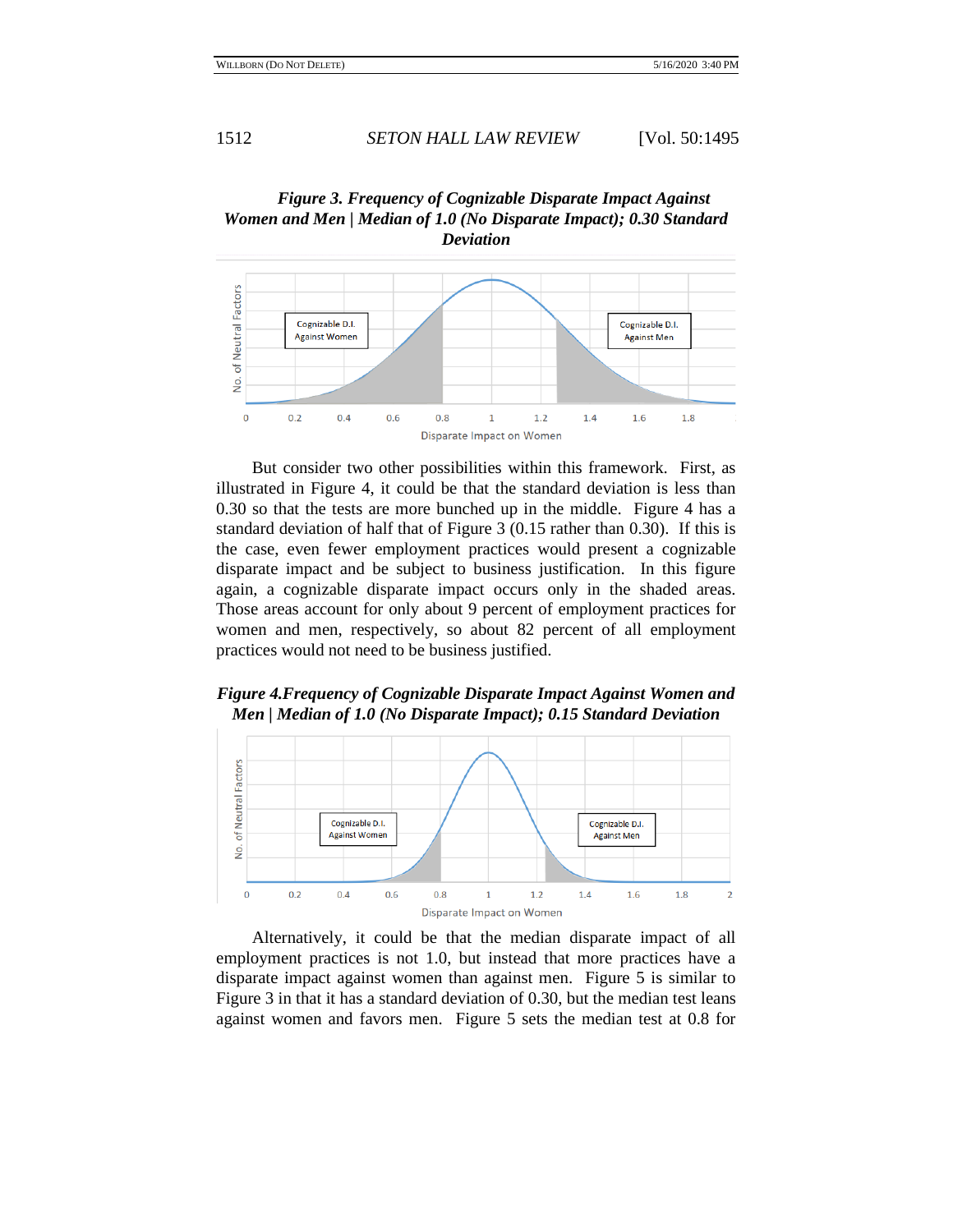women. In this world, half the employment practices would present a disparate impact against women and be subject to business justification, but less than 10 percent of the practices would present a cognizable disparate impact against men and be subject to business justification. Recognizing symmetrical claims would increase the number of employment practices subject to business justification by about 15 percent, not 100 percent as in Figures 3 and 4.

*Figure 5.Frequency of Cognizable Disparate Impact Against Women and Men | Median of 0.8 (Disparate Impact Against Women); 0.30 Standard Deviation*



How should we think about the refinements of Figures 4 and 5? My intuition is that both are likely to be true to some extent. Employers are very aware of the possibility of a disparate impact lawsuit, so they are likely to shy away to the extent possible from extreme disparate impacts and, instead, try to construct their employment practices to be race and gender neutral. This in fact is one of the recurrent worries of those opposed to disparate impact doctrine, $67$  although it can be done in non-nefarious ways.<sup>68</sup> Since this is the case, the universe of employment practices over time is likely to tend towards neutrality, to bunch up in the middle of the distribution, to look more like Figure 4 than Figure 3.

Similarly, there are a number of reasons to think that the median disparate impact is not 1.0 but instead leans against women. For example,

<sup>67</sup> *See* Wards Cove Packing Co., Inc. v. Atonio, 490 U.S. 642, 643 (1989) (to avoid disparate impact claims, "the only practicable option would be the adoption of racial quotas"); Ricci v. DeStefano, 557 U.S. 557, 581 (2009) (if employers were permitted to discard test results too easily, it "would amount to a *de facto* quota system"); Watson v. Fort Worth Bank & Trust, 487 U.S. 977, 989 (1988) (rejecting dissent's claim that permitting disparate impact claims based on subjective practices would force employers "to adopt numerical quotas to avoid liability").

<sup>&</sup>lt;sup>68</sup> Disparate impacts can also be minimized by careful and professional construction of employment practices.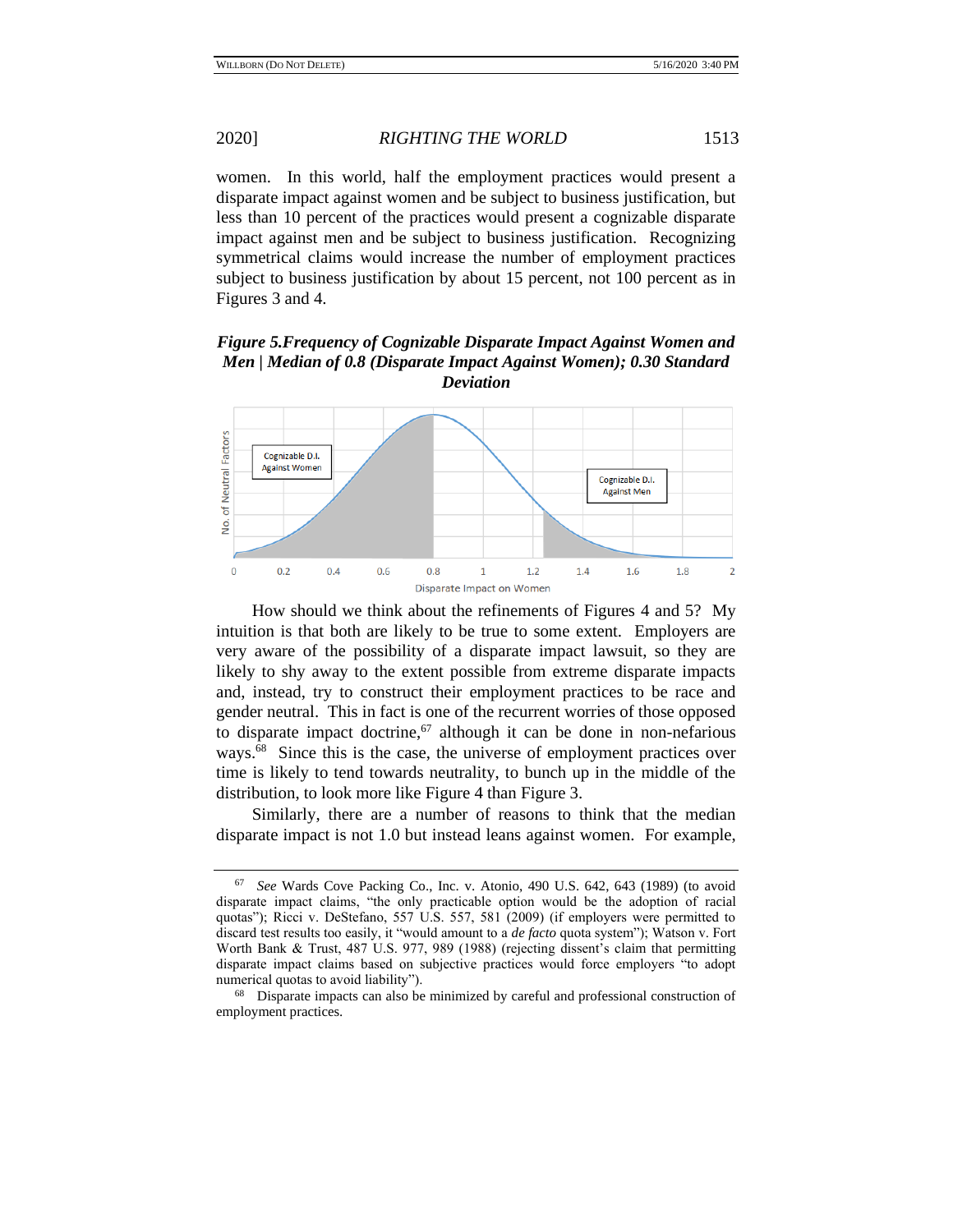some of the neutral factors may be a cover for discrimination (in line with one of the theories for the doctrine), or maybe the workforce (and these "neutral" factors) are structured on the standard male worker,  $69$  or maybe implicit bias skews the tests.

If both of these adjustments are proper—that is, a smaller standard deviation and a median skewed against women—extending disparate impact to White males is not likely to result in a large increase in the number of employment practices subject to challenge and justification.<sup>70</sup>

But what should we make of analysis like this? After all, it is all just theory. By itself, it does not permit us to quantify the actual effect of expanding disparate impact to include Whites and males. We do not know much about the universe of employment practices subject to disparate impact analysis. We do not know the shape of the bell curve. We do not know the disparate impact of the median employment practice. All that is true, of course. But in determining legal doctrine, we often have to make decisions in the absence of firm data. Of course, it is better if firm data is available and we have become much better in recent years in developing and relying on good data. But often, we still have to rely on our intuitions, as we probably have to do in this case. And when we do, even though it is not ideal, it is better to inform those intuitions with a sensible framework for thinking about the issue. And that is the value of an analysis like this.

The additional important point for this symposium is that Charlie tees up issues like this, points out how and why they are important, and makes us think about them in new and perhaps interesting ways.

<sup>69</sup> Similarly, it may also be that employers are more likely to attend to employment practices with a disparate impact against Whites or males because those practices are more conspicuous and appear more problematic against the norm of the standard male worker.

 $70$  Another important reason to think expansion of the doctrine to Whites and males will not lead to a significant increase in the number of employment practices requiring business justification is that almost all practices are already subject to business justification. The quantum leap was made by the Americans with Disabilities Act which recognizes a disparate impact if an employment practice screens out not only a class of individuals with disabilities, but also any individual with a disability. 42 U.S.C. § 12112(b)(6). Given the variety of possible disabilities, this exposes virtually every employment practice to justification. *See also* Gail L. Heriot, *Title VII Disparate Impact Liability Makes Almost Everything Presumptively Illegal* (U. San Diego Legal Stud. Res. Paper Series No. 19-421, 2019).

Of course, it is possible to play this tune backwards. Every employment practice has been subject to a claim that it has to be business justified since 1990, and yet we see very few cases. So maybe the threat that most employment practices will have to be business justified is mostly and only theoretical. In the real world, the barriers to disparate impact (finding a lawyer, funding the case, etc.) may be significant enough to shield most employment practices.